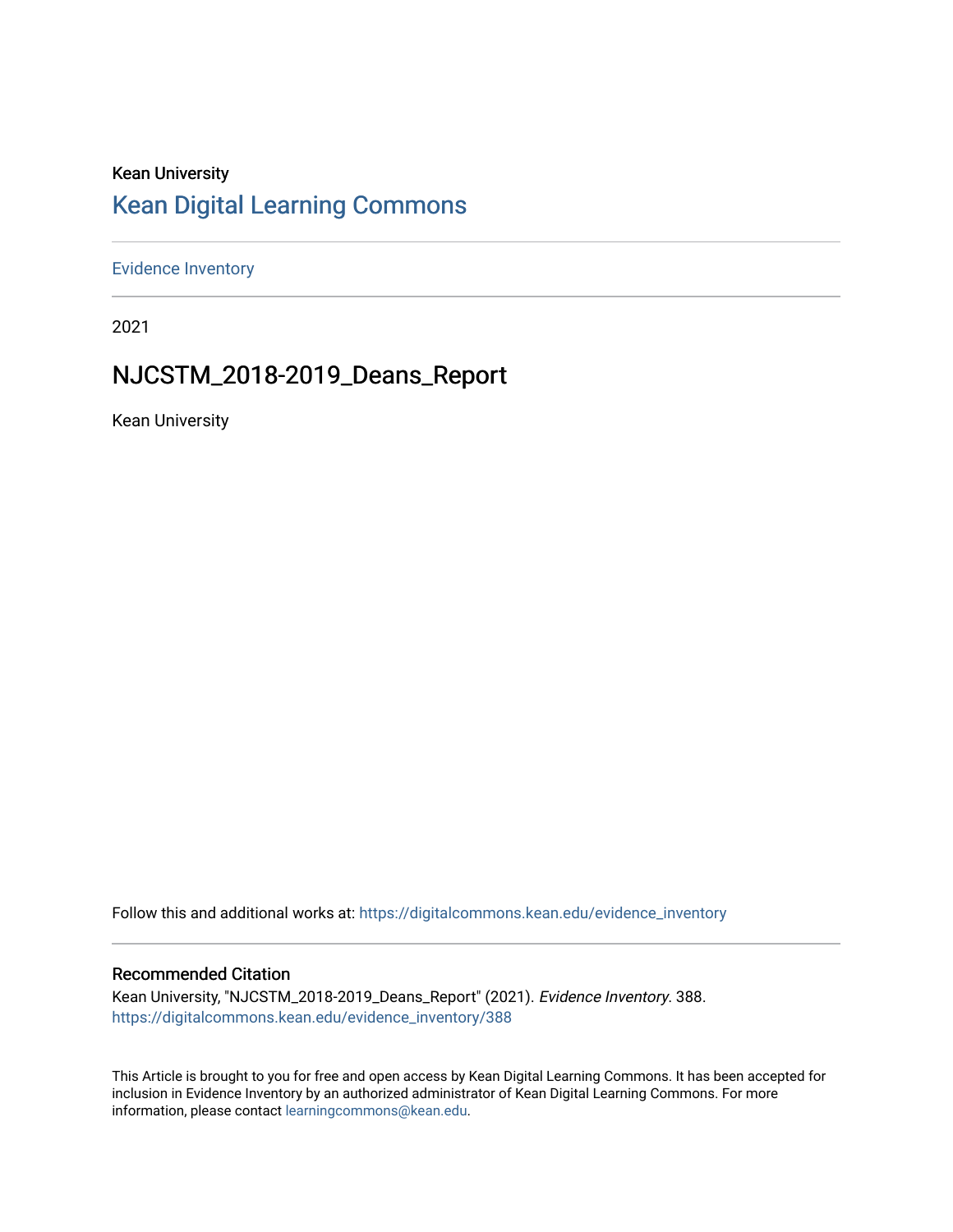## NJCSTM\_2018-2019\_Deans\_Report

#### Abstract

NJCSTM 2018-2019 Deans Report

## Keywords

NJCSTM, 2018-2019, Deans Report

This article is available at Kean Digital Learning Commons: [https://digitalcommons.kean.edu/evidence\\_inventory/388](https://digitalcommons.kean.edu/evidence_inventory/388)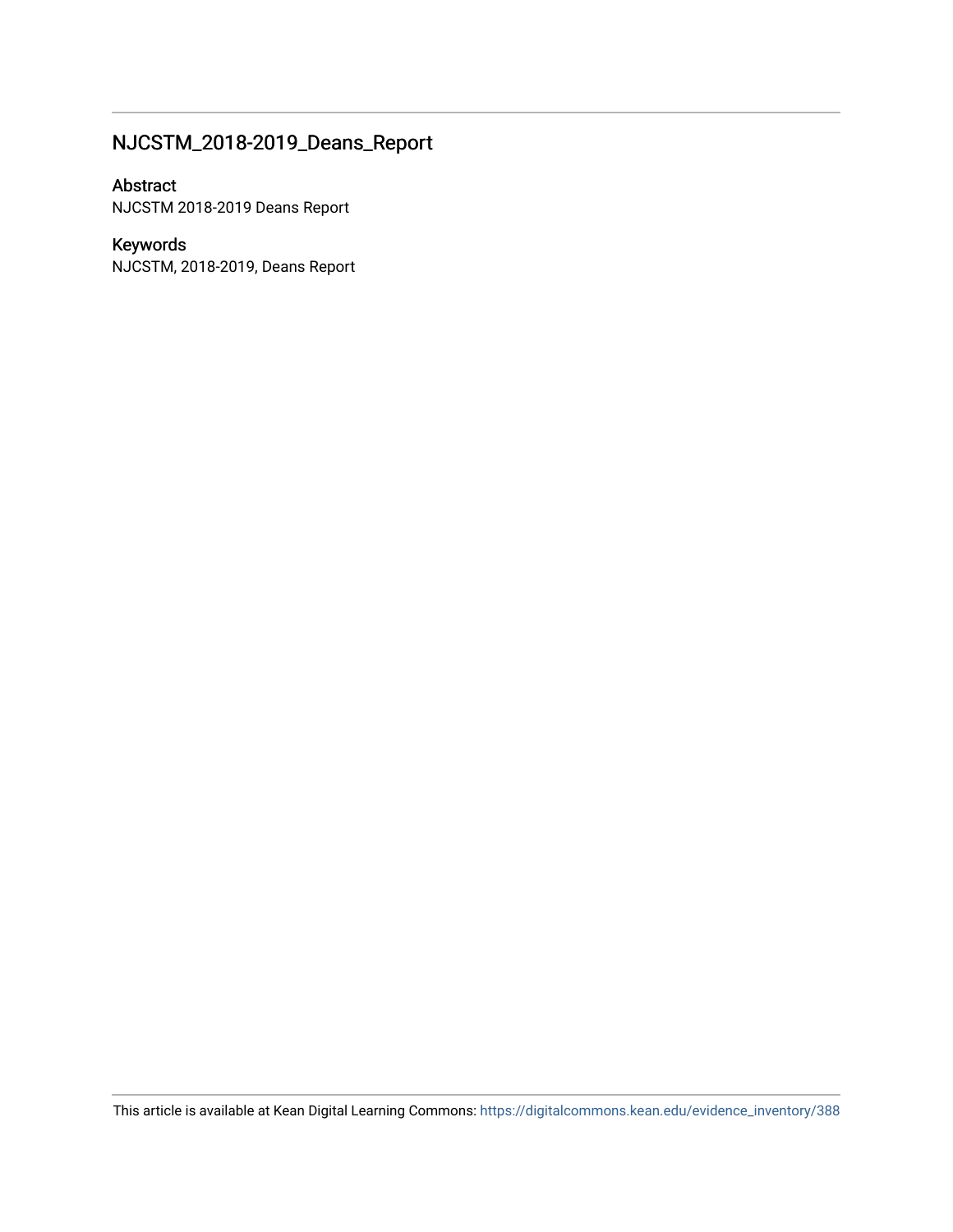# 2018-2019 College-level Annual Assessment Results and Recommendations Report

This report serves to provide a summary of results and recommendations for the College-at-large. Data from each individual program is to be addressed:

College: New Jersey Center for Science, Technology & Mathematics

Dean: Keith A. Bostian

### **TABLE OF CONTENTS**

| B. PROGRAM STUDENT LEARNING OUTCOME ASSESSMENT DATA AND RECOMMENDATIONS  6 |  |
|----------------------------------------------------------------------------|--|
|                                                                            |  |
|                                                                            |  |
|                                                                            |  |
|                                                                            |  |
|                                                                            |  |
|                                                                            |  |
|                                                                            |  |
|                                                                            |  |
|                                                                            |  |
|                                                                            |  |
|                                                                            |  |
|                                                                            |  |
|                                                                            |  |
|                                                                            |  |
|                                                                            |  |
|                                                                            |  |
|                                                                            |  |
|                                                                            |  |
|                                                                            |  |
|                                                                            |  |
|                                                                            |  |
|                                                                            |  |
|                                                                            |  |
|                                                                            |  |
|                                                                            |  |
|                                                                            |  |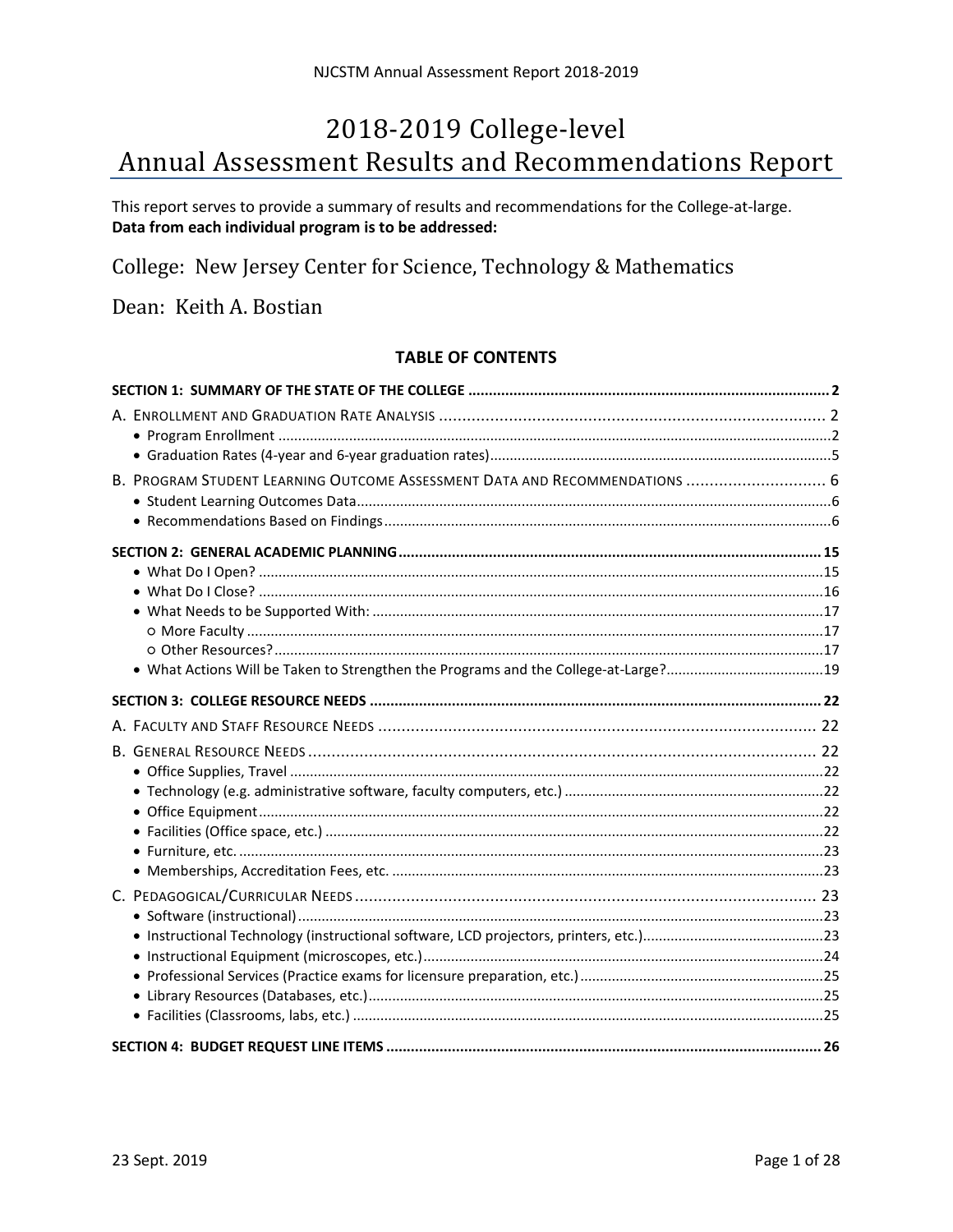## <span id="page-3-0"></span>Section 1: Summary of the State of the College

This report provides a college level assessment of the academic programs for the New Jersey Center for Science, Technology and Mathematics for the 2018-2019 academic year. The state of the Center remains very strong. Enrollment is up significantly, with the exception of the STEM Ed programs, and many curriculum enhancements have been implemented across the board, including the 120-credit mandate, at both the undergraduate and graduate level.

Student Learning Outcome assessment data indicates that students are performing as expected, and above average in several areas. We had noticed a dip in last year's assessment data with regard to quantitative literacy in the 2017 (BS) graduating cohort, and have seen the following cohort return to norms performing at standard in that area. One question we had last year was whether the RFI program was having an impact on literacy and communication skills. We looked at assessment of quantitative literacy across two courses taken exclusively by either non-RFI students (STME 3610) or RFI students (STME 3903). While both groups performed at or above standard, the RFI students outperformed the non-RFI students, despite being assessed a full 3 semesters earlier in their academic development. We do not know if this is causal or a selection effect at this time. Academic performance across the board continues to be a strength of the program and in line with other measures of student retention and success.

Major new initiatives planned for the upcoming academic year, include:

- Complete the launch of the MS Genetic Counseling Program
- Develop new programs in Human Genetics/Genomics
- Determine feasibility of establishing a new program in Emerging/Disruptive Technologies
- Secure scholarship funding source(s) for 5th year professional degree program students
- Through effort of a newly formed STEM Ed Task Force, revitalize the curriculum and recruitment strategies for the STEM Ed programs and build enrollment
- Increase outside funding for NJCSTM research programs
- Expand and enhance outside academic collaborations with NJIT, Hackensack Meridian Medical School, Wenzhou University and Wenzhou Kean University

Recruitment efforts will continue, with a focus on the Science Education and MS Biotechnology Programs, and development of new recruitment strategies, including broader regional and national marketing and recruitment.

## <span id="page-3-1"></span>**A. Enrollment and Graduation Rate Analysis**

Analyze and discuss the current year's program data as compared to the previous five years of collected data for each program with respect to:

## <span id="page-3-2"></span>• **Program Enrollment**

Overall enrollment for NJCSTM has been increasing over the past five years, particularly in the Biomedicine, Molecular Biology/Biotechnology and Computational Science & Engineering programs. We have exceeded our enrollment goal for the class of 2019-20 with a total of 70 students (66 FTF and 4 transfers), an over 2-fold increase from 2013. The Computational Science & Engineering and Biomedicine programs have grown significantly over the past 3 years and Math Education remains steady and consistent with last year's numbers.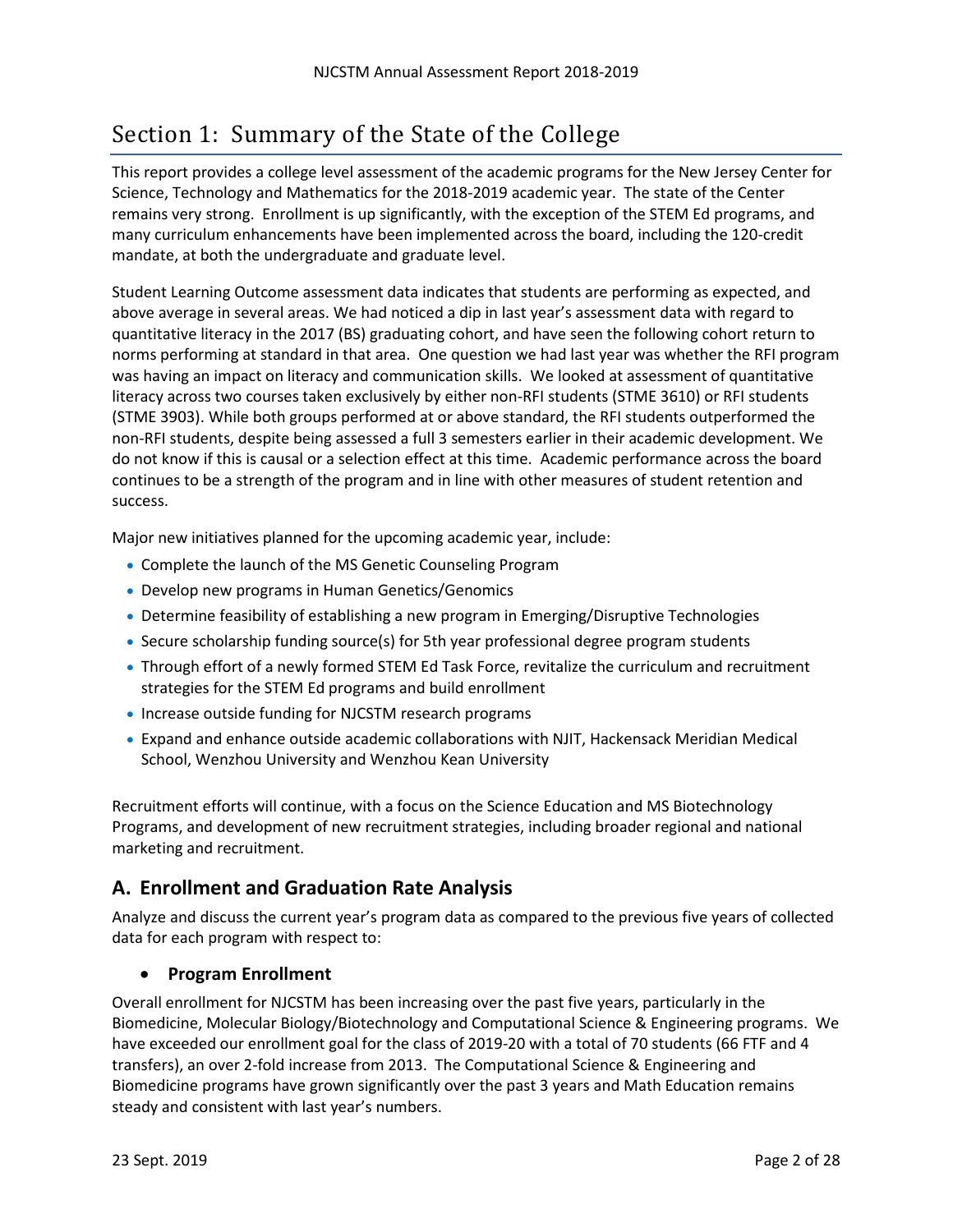The Biology and Chemistry Education programs continue to struggle with low enrollment numbers, with the Math Education program comprising the majority of Education students remaining at approximately 67% of Education majors since 2014. Combined, the three Education programs meet minimum enrollment numbers at the undergraduate level, however, at the graduate level the courses divide for Math and Chemistry/Biology, causing low course enrollment issues in several graduate level Science Education courses. The department is aware that promoting and advancing the STEM Educators program is needed, and is a priority for the 2019-2020 year. As such, a STEM Education task force was recently created to rebuild the Education program with respect to curriculum enhancements that position the program more competitively, create new marketing material, and develop and pursue new outreach and recruiting strategies. Some examples of this already underway are a Seeds of Change initiative and a China Sister School Program that are engaging and developing relationships with New Jersey academic administrators and teachers.

|                   | 2019                     | 2018 | 2017                     | 2016                     | 2015 | 2014           | 2013           | 2012         | 2011           |
|-------------------|--------------------------|------|--------------------------|--------------------------|------|----------------|----------------|--------------|----------------|
| Bio Ed            | 4                        | 2    | 3                        | 1                        | 4    | 2              | 3              | 3            | 2              |
| Chem Ed           |                          | 1    | 4                        | 1                        | 2    | $\overline{2}$ | $\overline{2}$ | 4            | $\overline{2}$ |
| Math Ed           | 12                       | 9    | 9                        | 13                       | 10   | 6              | 5              | 4            | 10             |
| Mol Biol/Biotech  | 12                       | 13   | 13                       | 18                       | 15   | 7              | 9              | 8            | 2              |
| Comp Science      | 19                       | 18   | 11                       | 9                        | 7    | 6              | 2              | 2            | 1              |
| Biomed            | 19                       | 12   | 5                        | 6                        | 3    | 1              | 2              | $\mathbf{1}$ | 7              |
| <b>Biomed DRX</b> | $\overline{\phantom{0}}$ |      | $\overline{\phantom{a}}$ | $\overline{\phantom{a}}$ |      | $\mathcal{P}$  | 1              | 3            | 0              |
| Engineering       | 3                        | 3    | $\Omega$                 | 0                        | 1    | 0              | 5              | 1            | 0              |
| Total             | 70                       | 58   | 45                       | 48                       | 42   | 26             | 29             | 26           | 24             |

**Table 1. NJCSTM Undergraduate Program Enrollment\***

*\*Transfer students are counted in incoming class numbers for the year they matriculate into the STEM program, although their graduating cohort year may be different depending on their class standing at the point of transfer. + Anticipated cohort number for FA19 (as of 9/1/19).*

Despite the discontinuation of the Drexel agreement, enrollment in the Biomedicine program has tripled since 2016. Conversations are underway with Hackensack Meridian Health (HMH) regarding a 4+4 BS/MD articulation agreement that would further increase enrollment in our programs. While relationships have been developed at the executive leadership level at HMH, and the research arm of the medical school (HMH CDI), we have not yet been able to engage with the academic leadership to discuss such a program. Pursuing this with them will be a high priority for the Center in the 2019-2020 year.

Engineering Science does continue to struggle with low numbers; although the program has attracted more students in recent cohorts. The articulation agreement with NJIT is in the process of being updated to address issues with registration, advisement and tuition, along with refining the engineering tracks offered to more closely align with the STEM programs offered by NJCSTM. It is expected that these changes will further increase enrollment in the program.

Because the NJCSTM offers 5-year BS/MS/MA programs, undergraduate enrollment numbers have a direct impact on graduate program enrollment (See **Table 2**).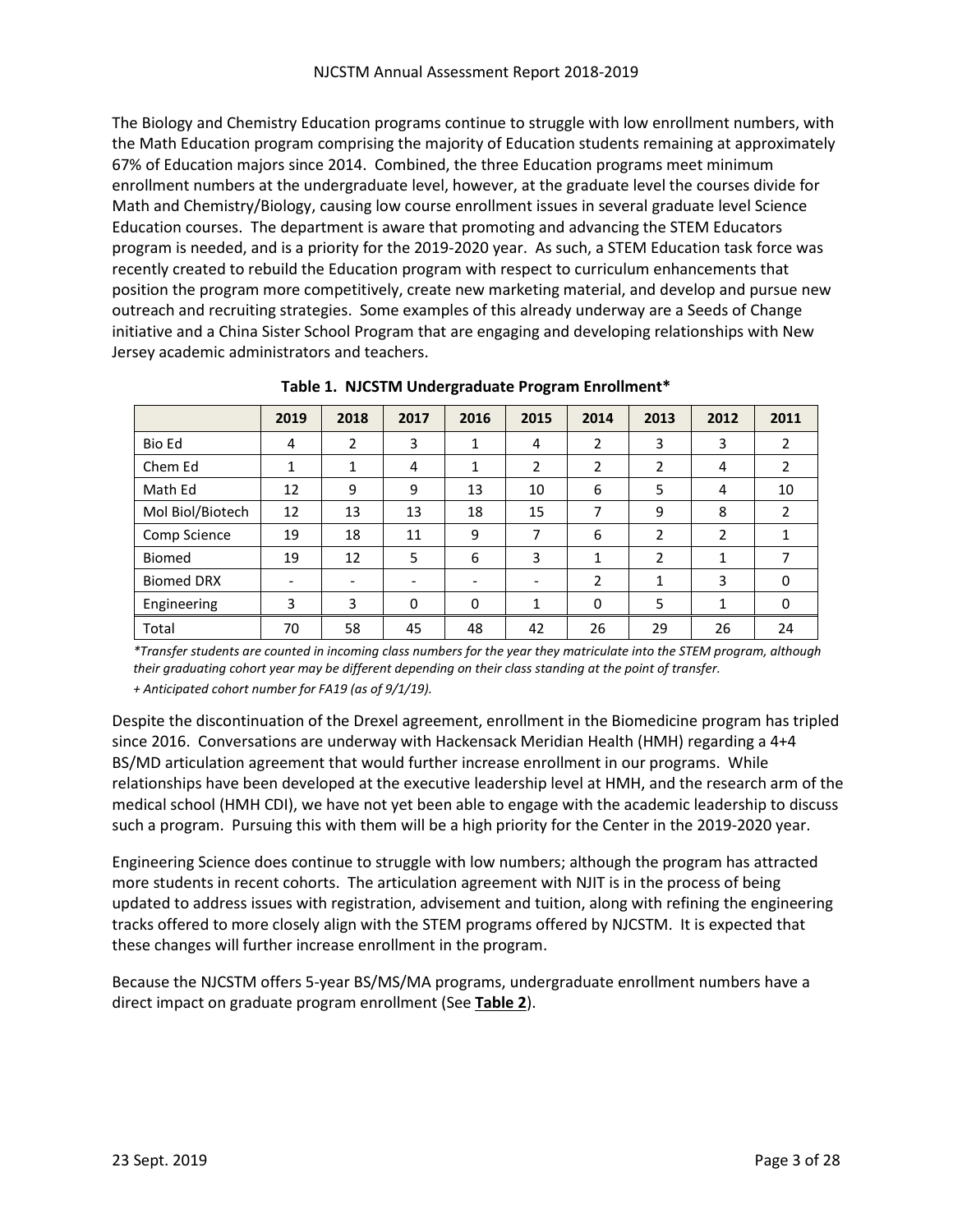|              | 2019<br>(2015)<br>cohort) | 2018<br>(2014<br>cohort) | 2017<br>(2013)<br>cohort) | 2016<br>(2012)<br>cohort) | 2015<br>(2011)<br>cohort) | 2014<br>(2010)<br>cohort) | 2013<br>(2009)<br>cohort) |
|--------------|---------------------------|--------------------------|---------------------------|---------------------------|---------------------------|---------------------------|---------------------------|
| MA Bio Ed    |                           |                          |                           |                           |                           |                           |                           |
| MA Chem Ed   |                           | 0                        |                           |                           |                           |                           |                           |
| MA Math Ed   |                           |                          | 6                         |                           | 10                        | 8                         | 9                         |
| MS Biotech   |                           | 6                        | 8                         | 8                         |                           |                           | 6                         |
| MS Comp Math |                           |                          |                           |                           | 0                         |                           | 0                         |
| Total        | 13                        | 20                       | 19                        | 16                        | 14                        | 18                        | 18                        |

**Table 2. MA & MS (5th Year) NJCSTM Program Enrollment**

As the most recent cohorts of undergraduate students (2012-present) matriculate into the MS/MA programs, enrollment numbers will continue to increase in the Biotechnology program. There was a drop in graduates from the Computational Math program this year; however, this will start to increase again as the latest cohorts move through the program. Enrollment in the Biology and Chemistry Education programs will continue to struggle.

Enrollment in the MS Biotechnology program was on the rise but has now plateaued (See **Table 3**). The stand-alone program is very synergistic with the 5-year BS/MS Molecular Biology program. Students in their 5th year take required and elective courses with the stand-alone Master's students, and combined, these numbers have enabled the courses to continue to run with healthy enrollment numbers (See combined enrollment numbers in **Table 4**). As enrollment in recent cohorts of the undergraduate Molecular Biology program continues to increase, overall numbers in the MS Biotechnology courses will also continue to rise.

A new curriculum was implemented in 2018 to align coursework with current employment needs with tracks in Advanced Biotechnology & Drug Discovery, Analytical Chemistry, Bioinformatics, and Life Sciences Business Management. Several new courses were developed but have not yet achieved full capacity with current enrollment numbers. Revised course scheduling and management practices may help address this problem in the near term. Course demand and scheduling will become easier with time, as students select specific tracks from among the four tracks offered, based on individual track requirements. In addition, some of the older courses are currently offered in both Fall and Spring. Eliminating this redundancy by offering these courses once a year, in either the Fall or Spring would help increase enrollment in the newer courses. Lastly, the older courses are scheduled during prime time hours, offering some of the newer courses at earlier times may also improve enrollment. Until a greater number of students matriculate into the program, this will continue to be a problem. The addition of students from Wenzhou University and Wenzhou-Kean University in the coming years will help rectify this problem in the longer term.

We need a better marketing strategy to highlight the new curriculum and more effort must be put into recruitment for the stand-alone program. A marketing and recruitment strategy and partnership with the graduate admissions group, focused on candidates in the mid to late 20's age group from undergraduate institutions and the biopharmaceutical, healthcare and chemical sectors should be a priority.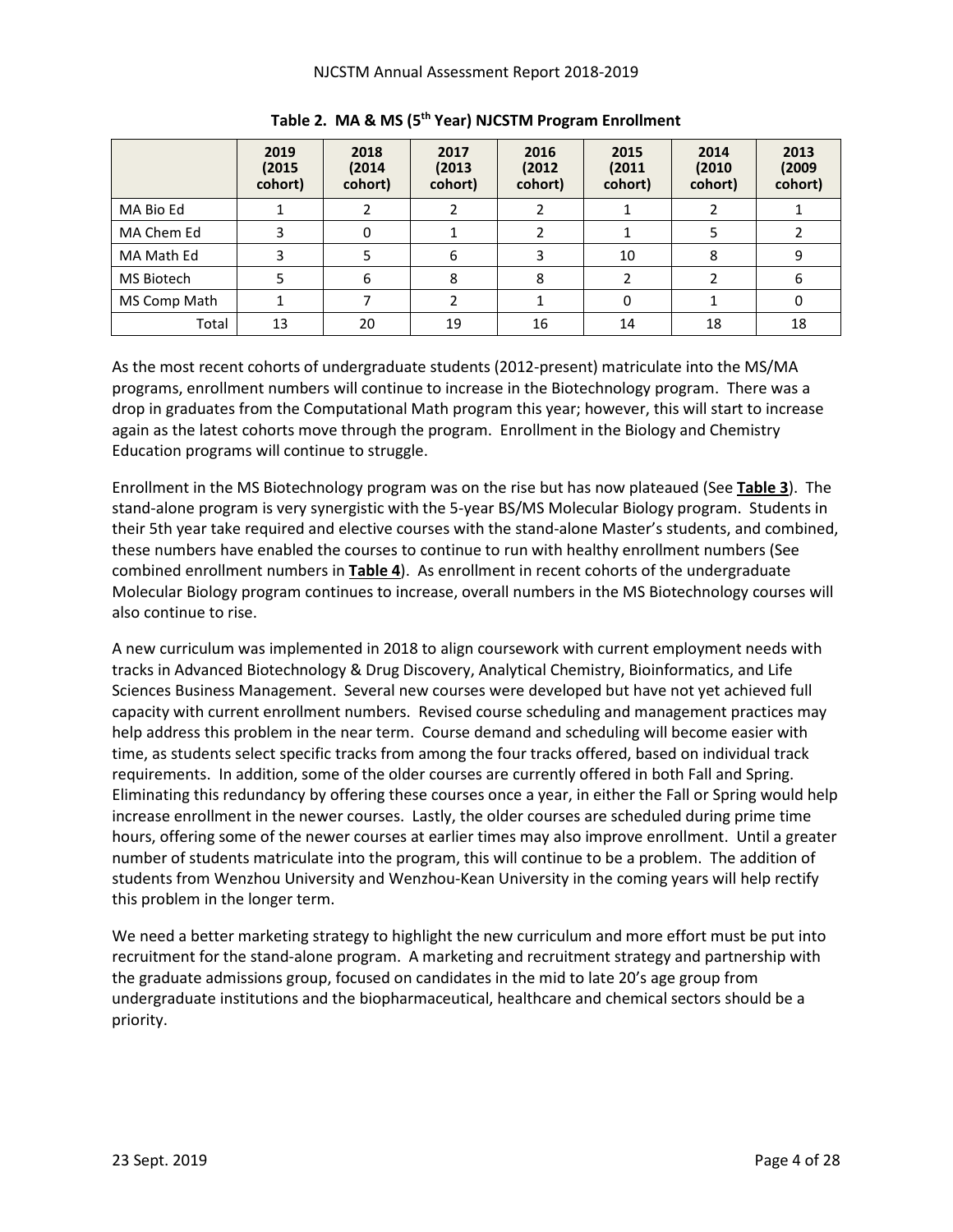|                   | 2019        | 2018    | 2017 | 2016                             | 2015                 | 2014                              | 2013                 | 2012                |
|-------------------|-------------|---------|------|----------------------------------|----------------------|-----------------------------------|----------------------|---------------------|
| MS Biotechnology* | つつ**<br>$-$ | ە،<br>- | 30   | $\sim$ $\sim$<br>22<br><u>——</u> | $\overline{a}$<br>Tp | $\sim$ $\sim$<br><u>. .</u><br>__ | $\sim$ $\sim$<br>. . | $\mathcal{L}$<br>οu |

#### **Table 3. MS Biotechnology Program Enrollment** *(2-year stand-alone).*

*\*numbers obtained from IR report*

*\*\*includes 16 continuing students (based on internal records) plus 6 new FA19 admits as of 9/1/19*

#### **Table 4. MS Sci/Tech Biotech Option & MS Biotechnology Combined Program Enrollment.**

|                                   | 2019 | 2018 | 2017 | 2016 | 2015 | 2014 | 2013 | 2012 |
|-----------------------------------|------|------|------|------|------|------|------|------|
| MS Biotechnology                  | 22   | 24   | 30   |      | 16   | 25   | 27   | 30   |
| MS Biotech (5 <sup>th</sup> Year) |      |      |      |      |      |      |      |      |
| Total                             | 27   | 26   | 38   | 30   | 18   | 27   | 33   | 32   |

### <span id="page-6-0"></span>• **Graduation Rates (4-year and 6-year graduation rates)**

The graduation rate from the STEM program between 2014-2018 is **72.1%.** When you include the most recent graduating class, this drops to 66%. The 2015 cohort struggled with retention and there are a number of students who were unable to graduate on time (within 4 years). Retention for the 2020 graduating class is currently 75% so we anticipate a higher graduation rate next year.

|                                                                                                                         | Class of<br>2019<br>(2015)<br>Cohort) | Class of<br>2018<br>(2014<br>Cohort) | Class of<br>2017<br>(2013)<br>Cohort) | Class of<br>2016<br>(2012)<br>Cohort) | Class of<br>2015<br>(2011)<br>Cohort) | Class of<br>2014<br>(2010)<br>Cohort) |
|-------------------------------------------------------------------------------------------------------------------------|---------------------------------------|--------------------------------------|---------------------------------------|---------------------------------------|---------------------------------------|---------------------------------------|
| <b>STEM Overall Graduation Rate</b>                                                                                     |                                       | 81.8%                                | 68.0%                                 | 73.1%                                 | 78.3%                                 | 63.6%                                 |
| <b>STEM 4-Year Graduation Rate</b>                                                                                      | 40.0%                                 | 65.3%                                | 65.5%                                 | 69.2%                                 | 79.2%                                 | 60.6%                                 |
| <b>Overall Kean Graduation Rate</b><br>(includes students who<br>transferred to another major at<br>Kean and graduated) | 43.3%                                 | 95.5%                                | 72.0%                                 | 80.8%                                 | 87.0%                                 | 72.7%                                 |

**Table 5. NJCSTM Undergraduate Program Graduation Rates** *(First-time full-time freshmen)*

The overall graduation rate between 2014-2018 rises to **80.6%** when you include students who entered the STEM program, but graduated from other majors at Kean (the average number of years for degree completion for students who transferred out from STEM is 5.3).

The graduation rate for the Master's (5th) year of all STEM programs is **91%** since 2013 (See **Table 6**). Nearly all students who matriculated into the 5<sup>th</sup> year completed their degree within one year. Those students who do not complete their MS degree in 1 year often decide to take a year/semester off, or move directly into a PhD program.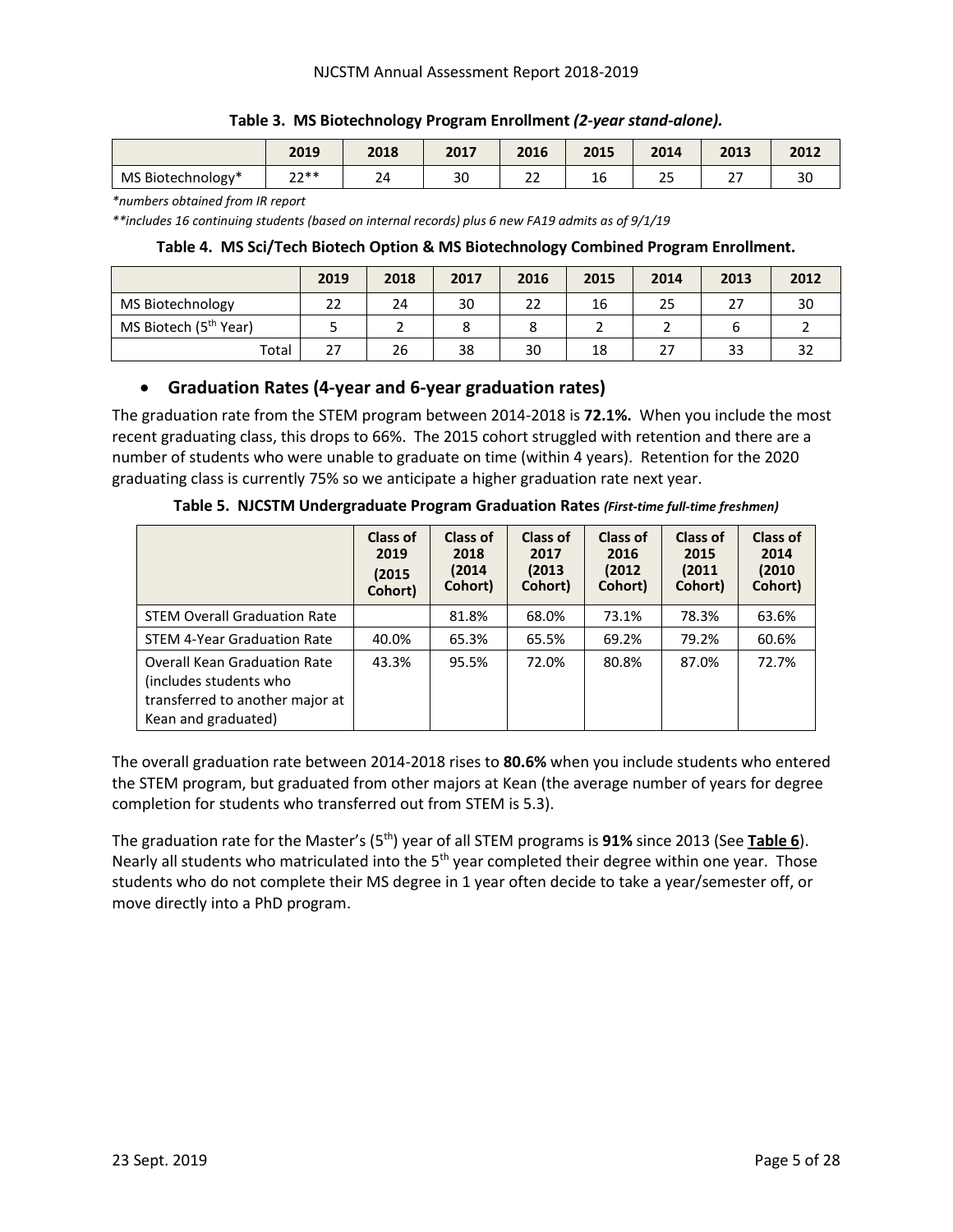|              | Class of<br>2019<br>(2018 Matric<br>$Yr^*$<br>(2014 UG<br>Cohort) | Class of<br>2018<br>(2017 Matric<br>$Yr^*$<br>(2013 UG<br>Cohort) | <b>Class of</b><br>2017<br>(2016 Matric<br>$Yr^*$<br>(2012 UG<br>Cohort) | Class of<br>2016<br>(2015 Matric<br>$Yr^*$<br>(2011 UG<br>Cohort) | <b>Class of</b><br>2015<br>(2014 Matric<br>$Yr^*$<br>(2010 UG<br>Cohort) | Class of<br>2014<br>(2013 Matric<br>$Yr^*$<br>(2009 UG<br>Cohort) | Class of<br>2013<br>(2012 Matric<br>$Yr^*$<br>(2008 UG<br>Cohort) |
|--------------|-------------------------------------------------------------------|-------------------------------------------------------------------|--------------------------------------------------------------------------|-------------------------------------------------------------------|--------------------------------------------------------------------------|-------------------------------------------------------------------|-------------------------------------------------------------------|
| MA Bio Ed    | 100%                                                              | 100%                                                              | 100%                                                                     | 100%                                                              | 100%                                                                     | 100%                                                              | -                                                                 |
| MA Chem Ed   | -                                                                 | 100%                                                              | 100%                                                                     | 100%                                                              | 80%                                                                      | 50%                                                               | 100%                                                              |
| MA Math Ed   | 80%                                                               | 83.3%                                                             | 100%                                                                     | 90%                                                               | 100%                                                                     | 88.9%                                                             | 100%                                                              |
| MS Biotech   | 83%                                                               | 75%                                                               | 100%                                                                     | 100%                                                              | 100%                                                                     | 100%                                                              | 100%                                                              |
| MS Comp Math | 86%                                                               | 50%                                                               | 100%                                                                     | $\overline{\phantom{a}}$                                          | 100%                                                                     |                                                                   |                                                                   |
| Total        |                                                                   | 83.3%                                                             | 87.5%                                                                    | 92.9%                                                             | 94.4%                                                                    | 88.9%                                                             | 100%                                                              |

**Table 6. MA/MS 5th Year Program Graduation Rates.**

*\*Graduation rates are calculated based on the year of matriculation into the program; the UG cohort year may vary for some students (i.e., transfers and those who did not graduate from their UG program in 4 years).*

**Table 7** below includes the number of degrees conferred from the stand-alone 2-year MS Biotechnology program during the last 6 years. We anticipate these numbers to increase as enrollment grows.

#### **Table 7. MS Biotechnology Degrees Conferred** *(2-year stand-alone).*

|                   | 2018 | 2017 | 2016 | 2015 | 2014          | 2013 | 2012 |
|-------------------|------|------|------|------|---------------|------|------|
| MS Biotechnology* |      | τn   |      | ∸~   | $\sim$<br>ر 1 | --   |      |

*\*numbers obtained from IR report*

## <span id="page-7-0"></span>**B. Program Student Learning Outcome Assessment Data and Recommendations**

For each individual program, summarize the current year's program assessment (from annual reports and program reviews) including:

- <span id="page-7-1"></span>• **Student Learning Outcomes Data**
- <span id="page-7-2"></span>• **Recommendations Based on Findings**

## **Overall NJCSTM Student Learning Outcome Assessment Data**

The interdisciplinary nature of NJCSTM requires most courses to be points of assessment across all programs. To increase the number of responses and decrease redundancy, assessment data has been summarized across program options. **Table 8** summarizes the SLOs and direct measures used across all programs.

We continue to work to unify assessment across our programs, allowing us to better gather data aligned with university and GE SLOs, particularly as our BS/MS options share much of the introductory coursework and the students go through the program as a cohort. Additionally, we have significant overlap in coursework and content between the Biomedicine, Molecular Biology, and Biotechnology cohorts. We have rewritten our SLOs into four core objectives, with options within programs to be able to specify either; additional details for a given SLO or additional SLOs beyond the core assessment goals.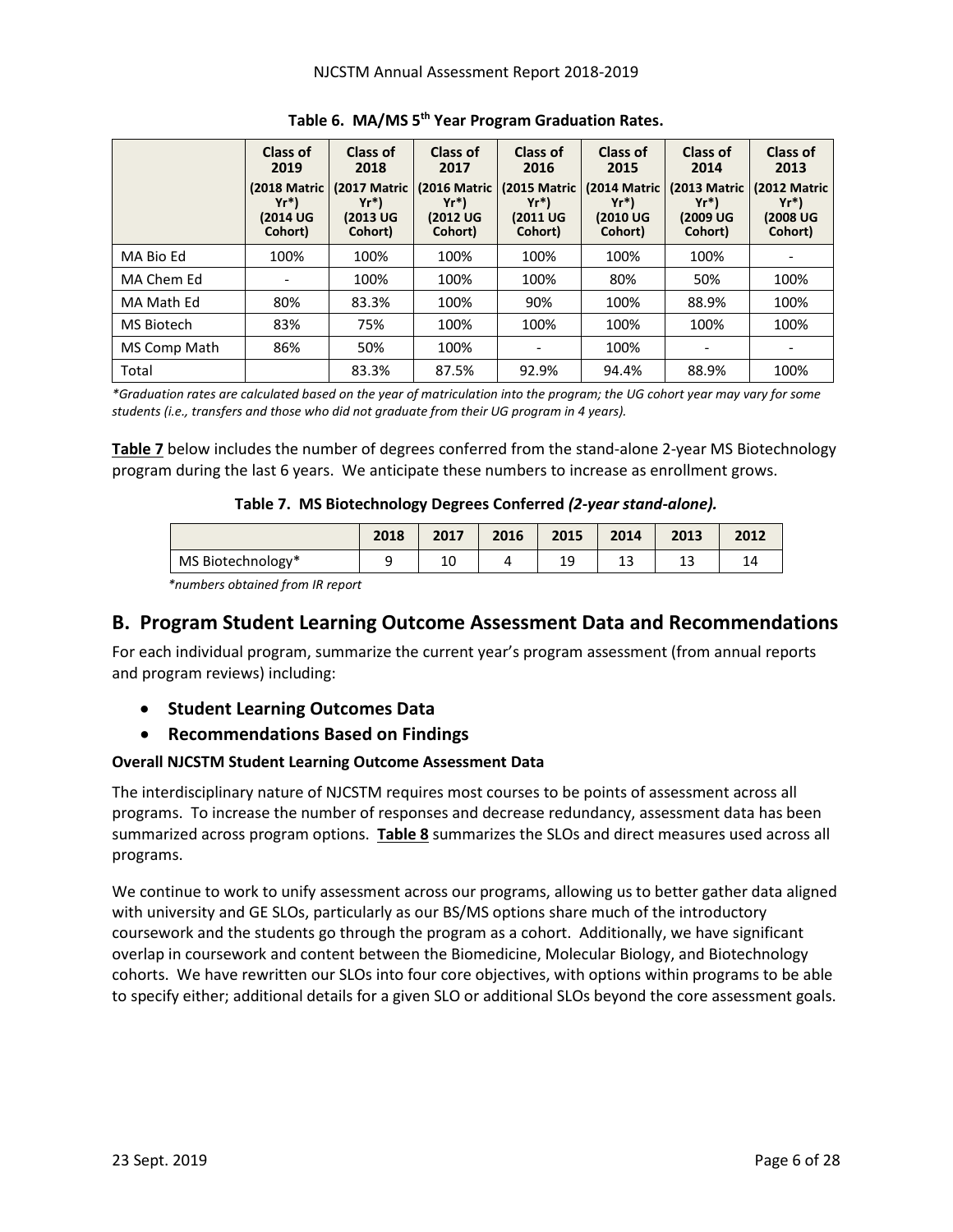| <b>Direct Measure</b>      | <b>Academic Program</b>      | <b>SLO Addressed</b>              |                    |
|----------------------------|------------------------------|-----------------------------------|--------------------|
| STME 4610 Paper &          | All BS Students              | Holistic knowledge -              | SLO2, 2.3          |
| Presentation               |                              | Quantitative Literacy             |                    |
| STME 3610 & 3903           | All BS Students              | Holistic knowledge -              | SLO2,2.3           |
| <b>Poster Presentation</b> |                              | <b>Quantitative Literacy</b>      |                    |
|                            |                              | Communication-Oral                | SLO <sub>4</sub>   |
| GE 2024 Review Paper       | All BS students              | <b>Critical Thinking</b>          | SLO2,2.3           |
|                            |                              | Communication-Oral                | SLO <sub>4</sub>   |
|                            | <b>BS Molecular Biology</b>  | Ethics (SLO5)                     | SLO <sub>5</sub>   |
| STME 2199 (formerly        | All BS Option                | <b>Critical Thinking</b>          | SLO <sub>3</sub>   |
| 1603 Lab practical)        | Computational<br>Mathematics | <b>Scientific Programming</b>     | SLO1.1             |
| STME 5615 Paper            | Biotechnology                | Content knowledge                 | SLO <sub>1</sub>   |
|                            |                              | <b>Skills</b>                     | SLO1.1             |
|                            |                              | Holistic knowledge -              | SLO <sub>2</sub>   |
|                            |                              | Quantitative Literacy             |                    |
|                            |                              | Connections                       | SLO <sub>2.5</sub> |
|                            |                              | Communication                     | SLO4               |
| ID 5800 Thesis             | Computational                | Applied Math Knowledge            | SLO <sub>1</sub>   |
|                            | <b>Mathematics</b>           | <b>Scientific Programming</b>     | SLO1.1             |
|                            |                              | Modeling                          | SLO1.2             |
|                            |                              | Optimization                      | SLO1.3             |
|                            |                              | Data Mining & Visualization       | SLO1.4             |
|                            |                              | Holistic knowledge -              | SLO <sub>2</sub>   |
|                            |                              | Quantitative Literacy             |                    |
|                            |                              | <b>Critical Thinking</b>          | SLO <sub>3</sub>   |
|                            |                              | Communication                     | SLO4               |
| Master's Thesis            | Molecular Biology            | Content Knowledge                 | SLO <sub>1</sub>   |
|                            | Biotechnology                | Content Knowledge                 | SLO <sub>1</sub>   |
|                            |                              | <b>Skills</b>                     | SLO1.1             |
|                            |                              | Communication                     | SLO4               |
| EMSE 5564 Student          | Instruction &                | Pedagogical Knowledge             | SLO1.1             |
| <b>Teaching Evaluation</b> | Curriculum                   | Content Knowledge &               | SLO1.2             |
|                            |                              | Leadership                        |                    |
| STME 5031 Project          | Instruction &                | Pedagogical Knowledge             | SLO1.1             |
|                            | Curriculum                   | Content Knowledge &<br>Leadership | SLO1.2             |
| EMSE 3220/3230 Mini        | Instruction &                | <b>Standards</b>                  | SLO1.1             |
| TWS, Sample Lesson<br>Plan | Curriculum                   | Pedagogical Knowledge             | SLO1.2             |

**Table 8. SLOs & Direct Measures across NJCSTM Programs.**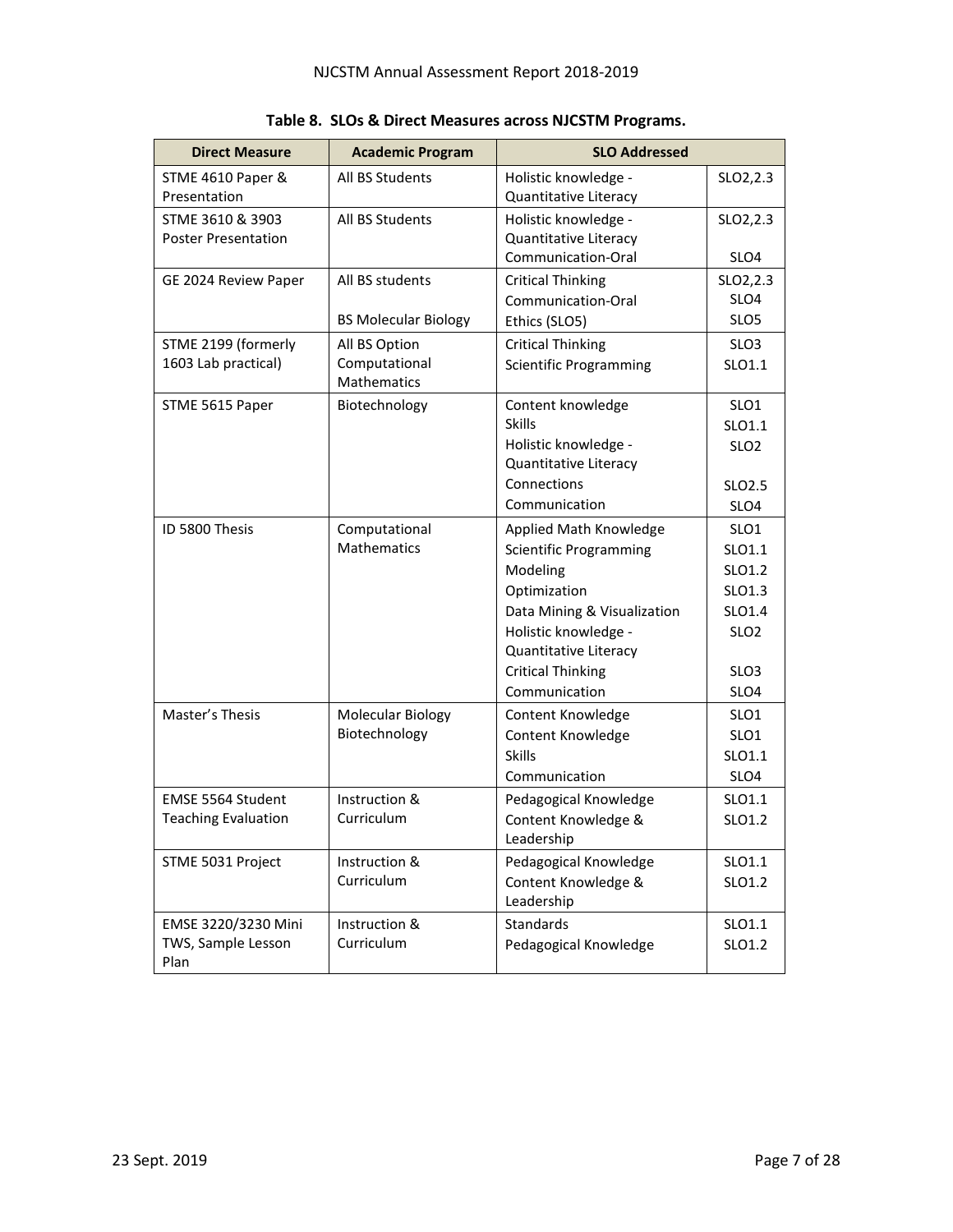## **STME 4610 Paper & Presentation**

**SLOs:** KU Quantitative Literacy Rubric for 10-15 minute oral presentation

**Target:** Department target is that students score a 3 or higher (based on a 4 point scale) on each measure in the rubric.

**Discussion of Findings**: This is the third year specifically using the Quantitative Literacy rubric and substantial improvements have been made in all categories since implementation in 2017.

| <b>STME 4610 Paper &amp; Presentation</b>                                                      |      |      |      |  |  |  |  |  |
|------------------------------------------------------------------------------------------------|------|------|------|--|--|--|--|--|
| <b>Mean</b><br><b>Mean</b><br><b>Mean</b><br><b>Category/Criterion</b><br>2018<br>2017<br>2019 |      |      |      |  |  |  |  |  |
| Interpretation                                                                                 | 2.99 | 3.42 | 3.65 |  |  |  |  |  |
| Representation                                                                                 | 2.96 | 3.48 | 3.48 |  |  |  |  |  |
| Calculation                                                                                    | 3.15 | 3.5  | 3.57 |  |  |  |  |  |
| Application/Analysis                                                                           | 3.02 | 3.4  | 3.63 |  |  |  |  |  |
| Assumptions                                                                                    | 3.00 | 3.5  | 3.57 |  |  |  |  |  |
| Communication                                                                                  | 2.85 | 3.25 | 3.55 |  |  |  |  |  |

Suggestions made by previous instructors were implemented and the course was revised to focus on these key areas. In particular, a great deal of time was spent on presenting quantitative data to a mixed audience. These sessions encouraged the students to provide more background information without sacrificing time for results. Another technique used was to have each student come up with three questions for each talk in order to better prepare the speakers.

The trends are encouraging; however, there is definite room for improvement. We will continue to stress quantitative aspects in STEM research projects and have students utilize appropriate statistical tools and generally become more comfortable with the methodology.

### **STME 3610 & 3903 Poster Presentation**

**SLOs:** KU Quantitative literacy rubric was used to evaluate poster presentations in STME 3610 (junior year seminar course) and STME 3903 (Advanced RFI).

**Target:** Department target is that student performs satisfactorily (2.8 on a 4-point scale) on each measure in the rubric.

#### **Discussion of Findings**: Both groups of

**SLO 2.3 Category/Criterion Mean 2019 STME 3610 Mean 2019 STME 3903** Interpretation  $\begin{vmatrix} 3.22 & 3.4 \end{vmatrix}$ Representation | 3.10 | 3.69 Calculation | 3.0 | 3.31 Application/Analysis | 3.09 | 3.4 Assumptions 1 3.0 3.4 Communication | 3.08 | 3.21

students meet the standard expected at the junior level in quantitative understanding. However, the students in 3903 meet it at a higher level, and in most cases do so as sophomores instead of as juniors. Whether this is due to a higher level of student choosing to complete the RFI sequence or the RFI sequence better preparing our students is yet to be determined.

#### **GE 2024 Review Paper**

SLOs: KU Oral Communication Rubric for Oral Presentation. KU Written Communication Rubric for Final Paper. KU Critical Thinking Rubric for Review Paper, Oral Presentation & Class Participation.

Target: Department target is that students score a 2.4 on 4 point scale (3 on a 5 point scale) or higher on each measure in the rubric.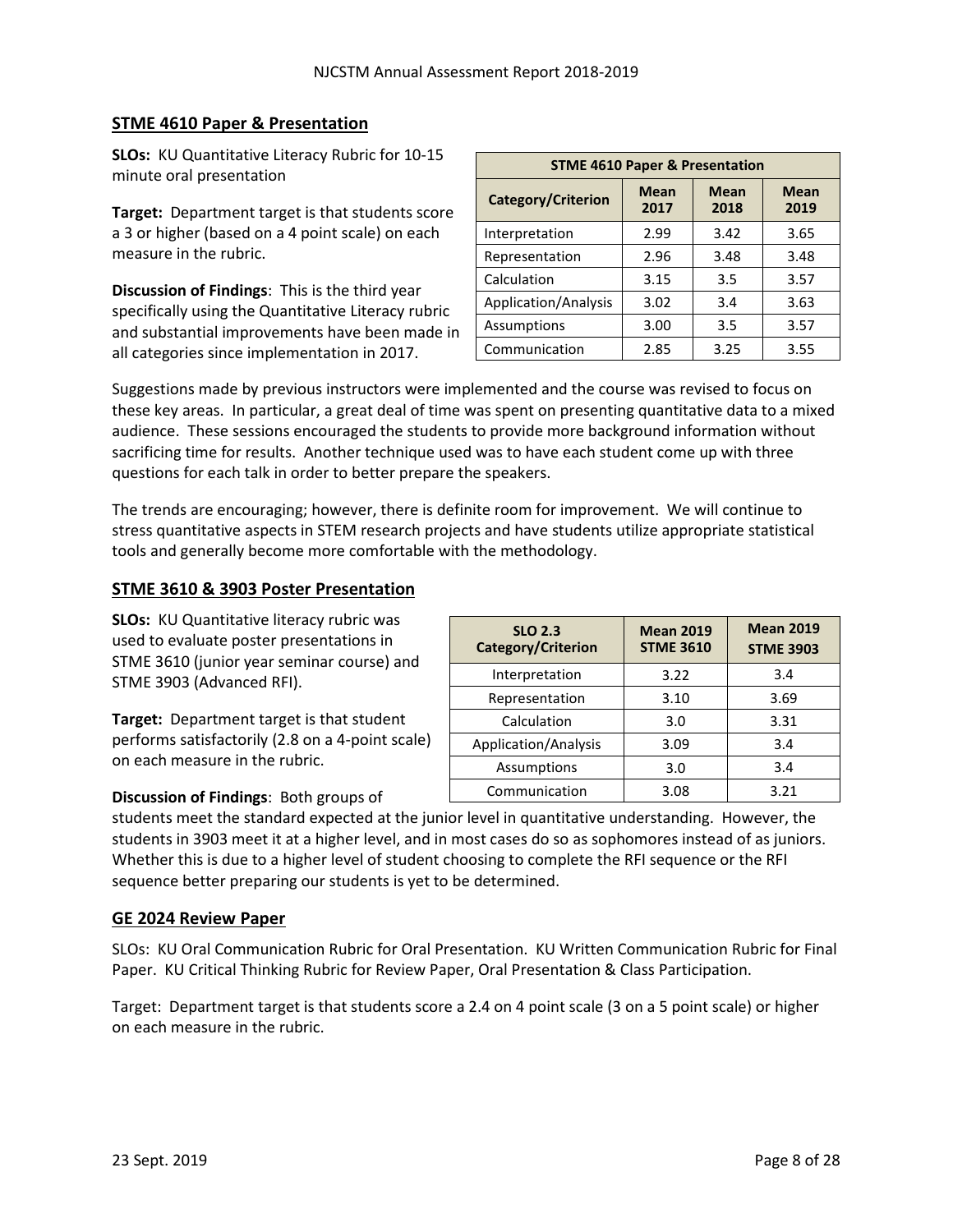| 10-15 page Review Paper                         |                     |                       |                     |                       |  |  |  |  |  |
|-------------------------------------------------|---------------------|-----------------------|---------------------|-----------------------|--|--|--|--|--|
| <b>SLO 4: Communication -</b><br><b>Writing</b> | 2018<br><b>Mean</b> | 2018<br><b>St Dev</b> | 2019<br><b>Mean</b> | 2019<br><b>St Dev</b> |  |  |  |  |  |
| Genre/Audience                                  | 4.52                | 0.40                  | 4.05                | 1.17                  |  |  |  |  |  |
| <b>Focus</b>                                    | 4.44                | 0.45                  | 3.95                | 1.09                  |  |  |  |  |  |
| Development                                     | 4.58                | 0.48                  | 3.73                | 1.12                  |  |  |  |  |  |
| Organization                                    | 4.48                | 0.67                  | 4.00                | 1.11                  |  |  |  |  |  |
| Grammar/Mechanics                               | 4.67                | 0.35                  | 3.91                | 1.06                  |  |  |  |  |  |
| Revision                                        | 4.63                | 0.49                  | 3.32                | 1.36                  |  |  |  |  |  |

| <b>15-minute Oral Presentation</b>    |              |                       |                     |                       |  |  |  |  |  |
|---------------------------------------|--------------|-----------------------|---------------------|-----------------------|--|--|--|--|--|
| <b>SLO 4: Communication -</b><br>Oral | 2018<br>Mean | 2018<br><b>St Dev</b> | 2019<br><b>Mean</b> | 2019<br><b>St Dev</b> |  |  |  |  |  |
| Analysis of Topic                     | 4.60         | 0.29                  | 4.54                | 0.39                  |  |  |  |  |  |
| <b>Supporting Material</b>            | 4.56         | 0.31                  | 4.29                | 0.35                  |  |  |  |  |  |
| Organization                          | 4.59         | 0.31                  | 4.44                | 0.30                  |  |  |  |  |  |
| Style                                 | 4.52         | 0.34                  | 4.43                | 0.40                  |  |  |  |  |  |
| Engagement                            | 4.40         | 0.38                  | 4.09                | 0.40                  |  |  |  |  |  |
| <b>Body Movement</b>                  | 4.52         | 0.38                  | 4.31                | 0.44                  |  |  |  |  |  |
| <b>Voice Quality</b>                  | 4.33         | 0.46                  | 4.27                | 0.57                  |  |  |  |  |  |
| Fluency                               | 4.32         | 0.37                  | 4.17                | 0.43                  |  |  |  |  |  |
| Outline                               | 4.57         | 0.29                  | 4.36                | 0.45                  |  |  |  |  |  |
| <b>Overall Impact</b>                 | 4.44         | 0.32                  | 4.39                | 0.35                  |  |  |  |  |  |

| <b>Review Paper, Oral Presentation and Class Participation</b>  |      |      |  |  |  |  |  |
|-----------------------------------------------------------------|------|------|--|--|--|--|--|
| <b>SLO 2: Critical Thinking</b><br><b>St Dev</b><br><b>Mean</b> |      |      |  |  |  |  |  |
| <b>Explanation of Issues</b>                                    | 2.14 | 0.71 |  |  |  |  |  |
| Evidence                                                        | 2.23 | 0.53 |  |  |  |  |  |
| Influence & Contradictions                                      | 1.73 | 0.55 |  |  |  |  |  |
| <b>Student's Position</b>                                       | 1.59 | 0.67 |  |  |  |  |  |
| Connections & Synthesis                                         | 1.36 | 0.49 |  |  |  |  |  |
| <b>Conclusions and Outcomes</b>                                 | 1.55 | 0.51 |  |  |  |  |  |

**Discussion of Findings**: Throughout the semester, students were oriented towards the KU Communication Literacies expectations and it was expected that performance should have increased steadily and culminated in high scores. Although scores remained high in all areas, they did not increase from the previous year. Continued coaching on expectations should continue in future semesters. In regards to Critical Thinking, this was the first semester in which the rubric was applied so there is no data from previous semesters to compare. As both the instructor and students had no prior knowledge of the KU GE Critical Thinking expectations, scores may be low by comparison to the general student population. All critical thinking scores from SP19 fell between Benchmark and early Milestone levels (1.36-2.23). These scores may be interpreted in light of the fact that the majority (20 of 22) of students were in the first year of their undergraduate experience. It is expected that their critical thinking skills will improve as they move through their curriculum.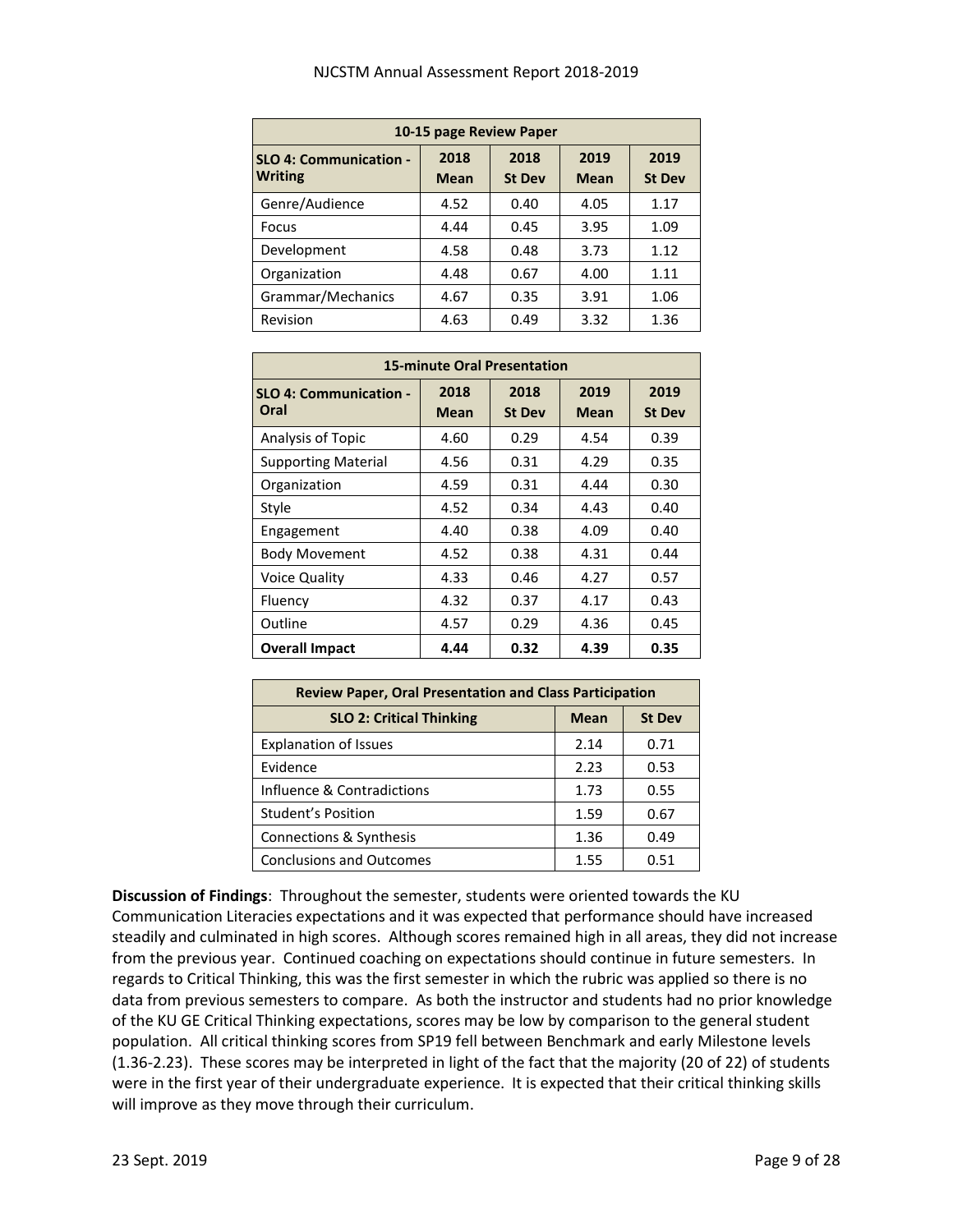## **STME 2199 (formerly 1603) Lab practical**

**SLOs:** Scored with custom rubric. The STME 2199 Lab Practical has tasks designed to assess skills in running and interpreting code, modifying an existing code to solve a similar problem, plotting functions in MATLAB, using built-in MATLAB functions, debugging code, and writing a new script to solve a novel problem. The intent was to design tasks that could be used to address only a single skill. For this reason, some of the tasks were simple.

| <b>STME 2199 Lab Practical</b> |                               |  |  |  |  |
|--------------------------------|-------------------------------|--|--|--|--|
| <b>SLO</b>                     | <b>Results</b>                |  |  |  |  |
| BS/MS Science & Tech.          | Interpreting Graphs = $3.17$  |  |  |  |  |
| (all options)                  | Modifying Code = $3.92$       |  |  |  |  |
| SLO <sub>3</sub>               | Plotting/Visualization = 3.40 |  |  |  |  |
| <b>Critical Thinking</b>       | PreBuilt Tools = $3.58$       |  |  |  |  |
| BS/MS Science & Tech.,         | Debugging $= 0$               |  |  |  |  |
| Comp. Science & Eng.           | New Code = $3.08$             |  |  |  |  |
| SLO 1.1                        |                               |  |  |  |  |
| Scientific Programming         |                               |  |  |  |  |

**Target:** Students should score 2.8/4 on a 4-point scale.

**Discussion of Findings**: The lab practical had computational problems directly related to the math content of the lecture. This year's practical reflected an emphasis on plotting and interpretation of graphs, as well as numerical integration and tools for solving differential equations. By far the biggest deficiency in this lab practical was in the debugging skill. This is a crucial critical thinking skill, but was probably not assessed properly this year. In the past, debugging problems had both syntax errors and logical errors. Since these are two different types of errors, the instructor decided this year to put in a script that had only a few errors (capitalization of variable name). Unfortunately, the program ran fine, but resulted in an incorrect answer. Since the code produced a result (albeit an incorrect one), all of the students were satisfied, and indicated that no modifications were needed. For next year, we will ask the question at the end of each solution: "does it look right? Why or why not?" For next year's practical, two different debugging problems will be included. One that expressly gives errors (that is, the code will not successfully run to the end), and a second which runs but gives wrong answers. Students will be told at the outset what the correct answer is, and to find the source of the problem. The second biggest problem was in interpreting graphs. A single question was asked ("at what time does  $y = 4$ ?") and many students misread the question as "what is y(4)". If both questions had been asked we expect that most students would have answered correctly. Next year multiple questions about the plot will be included.

#### **STME 5615 Chemical Instrumentation, Paper**

**SLOs**: Paper scored for communication using GE writing rubric, and for applied and holistic knowledge using a custom rubric.

**Target:** Students should score 3.9/5 on a 5-point scale.

**Discussion of Findings**: Students scoring at acceptable level on all measures, no action recommended at this time.

| <b>STME 5615 Chemical Instrumentation</b> |                       |  |  |  |  |  |
|-------------------------------------------|-----------------------|--|--|--|--|--|
| <b>SLO</b>                                | <b>Results</b>        |  |  |  |  |  |
| Biotech SLO 1 applied                     | 4.2/5 (average, no of |  |  |  |  |  |
| knowledge                                 | students = $10$ )     |  |  |  |  |  |
| Biotech SLO 2 holistic                    | 4.3/5 (average, no of |  |  |  |  |  |
| knowledge                                 | students = $10$ )     |  |  |  |  |  |
| Biotech SLO 4                             | 4.3/5 (average, no of |  |  |  |  |  |
| communication                             | students = $10$ )     |  |  |  |  |  |

## **ID 5800 Thesis**

**SLOs:** Scored with custom rubric. Student prepared a written thesis, which was reviewed by the thesis committee consisting of the computational science and engineering faculty in the NJCSTM.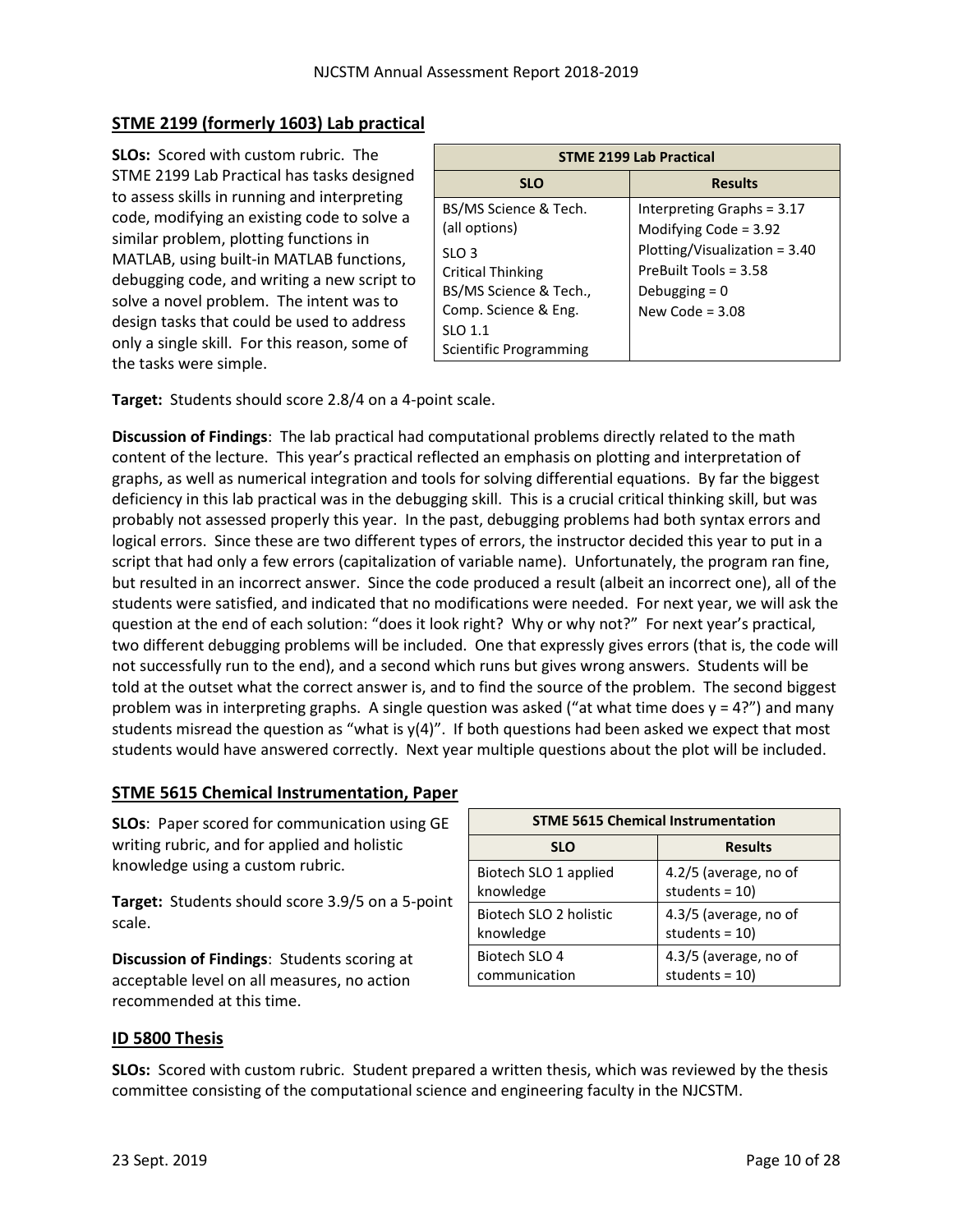**Target:** Students should score 4/5 on a 5-point scale (3.2/4 for a 4-point scale). The scores for 2019 were pro-rated for a 4-point scale.

| <b>ID 5800 Thesis</b>                                                                   |                     |                     |  |  |  |  |
|-----------------------------------------------------------------------------------------|---------------------|---------------------|--|--|--|--|
| <b>Objective</b>                                                                        | 2018<br><b>Mean</b> | 2019<br><b>Mean</b> |  |  |  |  |
| Student expresses comprehensive knowledge<br>of mathematics & computer science concepts | 5                   | 3.75                |  |  |  |  |
| Student shows ability to apply computational<br>mathematics to a distinct content area  | 3                   | 3.625               |  |  |  |  |
| Student shows ability to think critically                                               | 5                   | 3.375               |  |  |  |  |
| Student shows ability to express<br>mathematical & scientific content verbally          | 4                   | 3.25                |  |  |  |  |
| Student shows ability to express<br>mathematical and scientific content in writing      | 4                   | 3.75                |  |  |  |  |
| Student should be able to properly<br>implement an algorithm                            | 5                   | 3.5                 |  |  |  |  |
| Student should be able to choose an<br>appropriate algorithm to solve a problem         | 5                   | 3.375               |  |  |  |  |
| Student should be able to determine the<br>optimum of many solutions to a problem       | N/A                 | N/A                 |  |  |  |  |
| Student should be able to visualize & express<br>massive datasets                       | 5                   | 3.25                |  |  |  |  |

**Discussion of Findings:** Students (n=6) were all at level, however scores were brought down substantially by one of the students included in this analysis. Efforts will need to be made in future thesis projects to ensure that students begin projects that have a clear pathway to completion in the shortened timescale of the program and an enhanced approval process will be put in place for thesis projects in future years.

## **Master's Thesis, MS Biotech Program**

**SLOs:** Scored with custom rubric. All students currently enrolled in the MS Biotechnology Program must complete a total of 6 credits of independent research under the supervision of a STEM faculty member or an approved mentor. This culminates in a written thesis and an oral presentation as required for the degree. We assess the student's thesis and presentation using rubrics for each.

|          | <b>Master's Thesis, MS Biotech Program</b> |                     |                     |  |  |  |
|----------|--------------------------------------------|---------------------|---------------------|--|--|--|
|          | Oral                                       | 2018<br><b>Mean</b> | 2019<br><b>Mean</b> |  |  |  |
|          | Analysis of Topic                          | 4.6                 |                     |  |  |  |
|          | <b>Supporting Material</b>                 | 4.6                 | 4.77                |  |  |  |
| Content  | Organization                               | 4.6                 |                     |  |  |  |
|          | Style                                      | 4.6                 |                     |  |  |  |
| Delivery | Engagement                                 | 4.5                 |                     |  |  |  |
|          | <b>Body Movement</b>                       | 4.6                 | 4.83                |  |  |  |
|          | Voice Quality                              | 4.5                 |                     |  |  |  |

**Target:** Students should score a 4 or higher (based on a 5 point scale) on each measure in the rubric.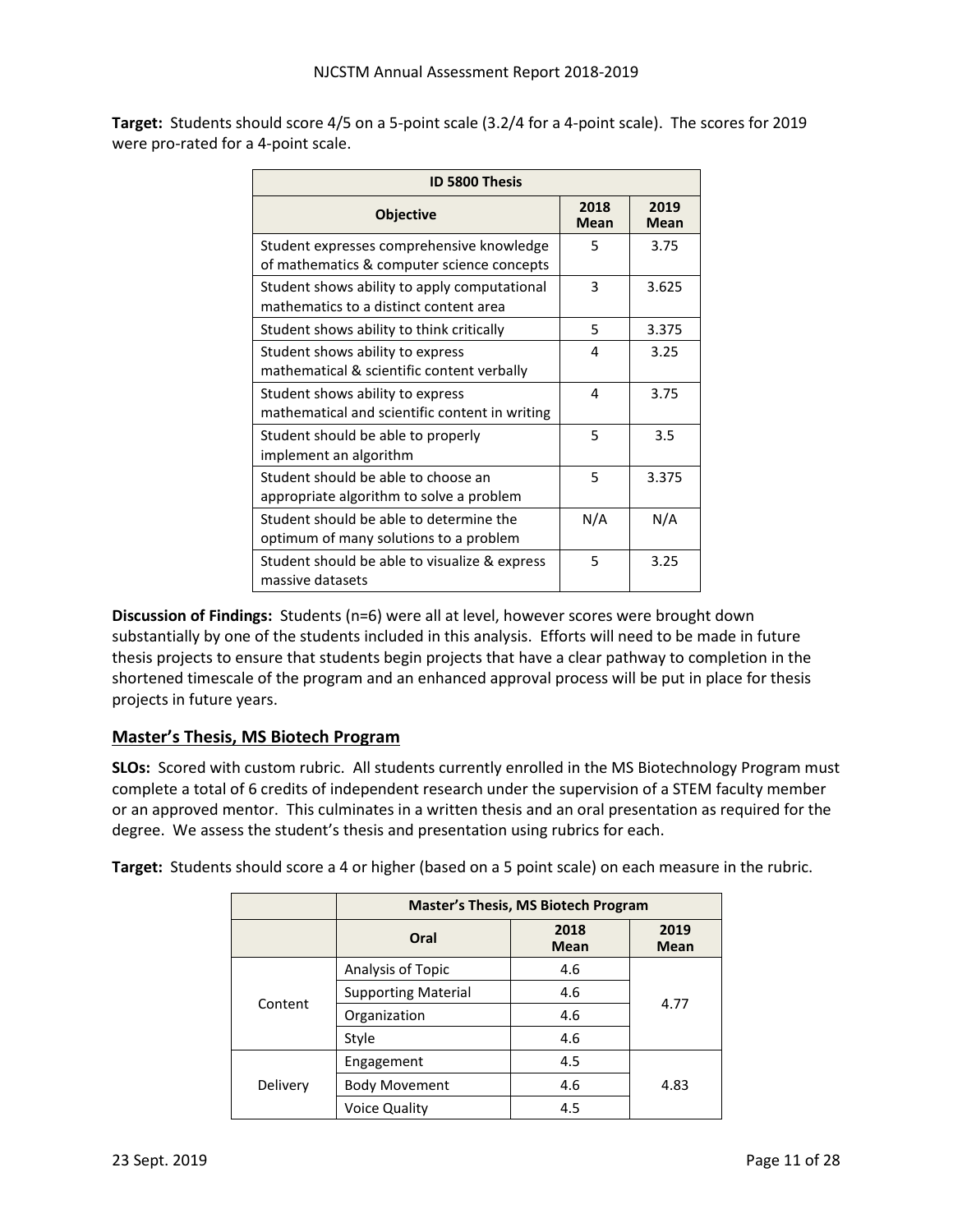#### NJCSTM Annual Assessment Report 2018-2019

|             | Fluency        | 4.6  |      |
|-------------|----------------|------|------|
| Preparation | l Outline      | 4.8  | 4.83 |
| Impact      | Overall Impact | 4.75 | 4.91 |

**Discussion of Findings**: The Thesis defense is the culmination of the student's career as a graduate student at Kean NJCSTM. Typically, it summarizes the results from two semesters of independent research at the graduate level, however more recently it is a body of work that reflects up to 5 years of mentored authentic research experience in the lab of a faculty member (RFI participation etc.). Reflecting these aspects of the MS Biotechnology Program, the overall quality of the oral defense of our most recent graduates has been very high (4.91 out of 5). The students are generally very well prepared to present and defend their work in front of a committee of NJCSTM faculty and have a reasonably high degree of knowledge and technical skill in their specialized field of study.

#### **EMSE 5564 Student Teaching Evaluation**

**SLOs**: Teaching evaluation data collected based on reports from student teacher supervisors and cooperating teachers, and maintained by Teaching Performance Center.

**Target:** Students should score 3.2/4 on a 4-point scale. (pro-rated for non 4-point scales)

**Mean scores overall:** Data not yet available from COE

**Distribution of Scores:** Data not yet available from COE

**Discussion of Findings:** Data not yet available from COE

#### **STME 5031 Project**

**SLOs**: Semester project in course used to evaluate students applied knowledge in field, graded with a custom rubric by instructor.

**Target:** Students should score 3.2/4 on a 4-point scale. (pro-rated for non 4-point scales)

**Mean Scores Overall**: 91/100

**Discussion of Findings**: Students were at target**.** No action needed.

#### **EMSE 3220/3230 (Mini TWS, Sample Lesson Plan)**

**SLOs**: Students applied knowledge measured using a custom rubric applied to course projects related to the EdTPA (replacement to Teacher Work Sample) as well as sample lesson plans.

**Target:** Students should score 2.8/4 on a 4-point scale (pro-rated for non 4-point scales).

**Mean Scores Overall:** EMSE 3220 (edTPA – Planning, Instruction & Assessment Tasks): 90/100

#### **EMSE 3230 (Unit Plan Components): 91/100**

**Discussion of Findings**: Students were at target**.** No action needed.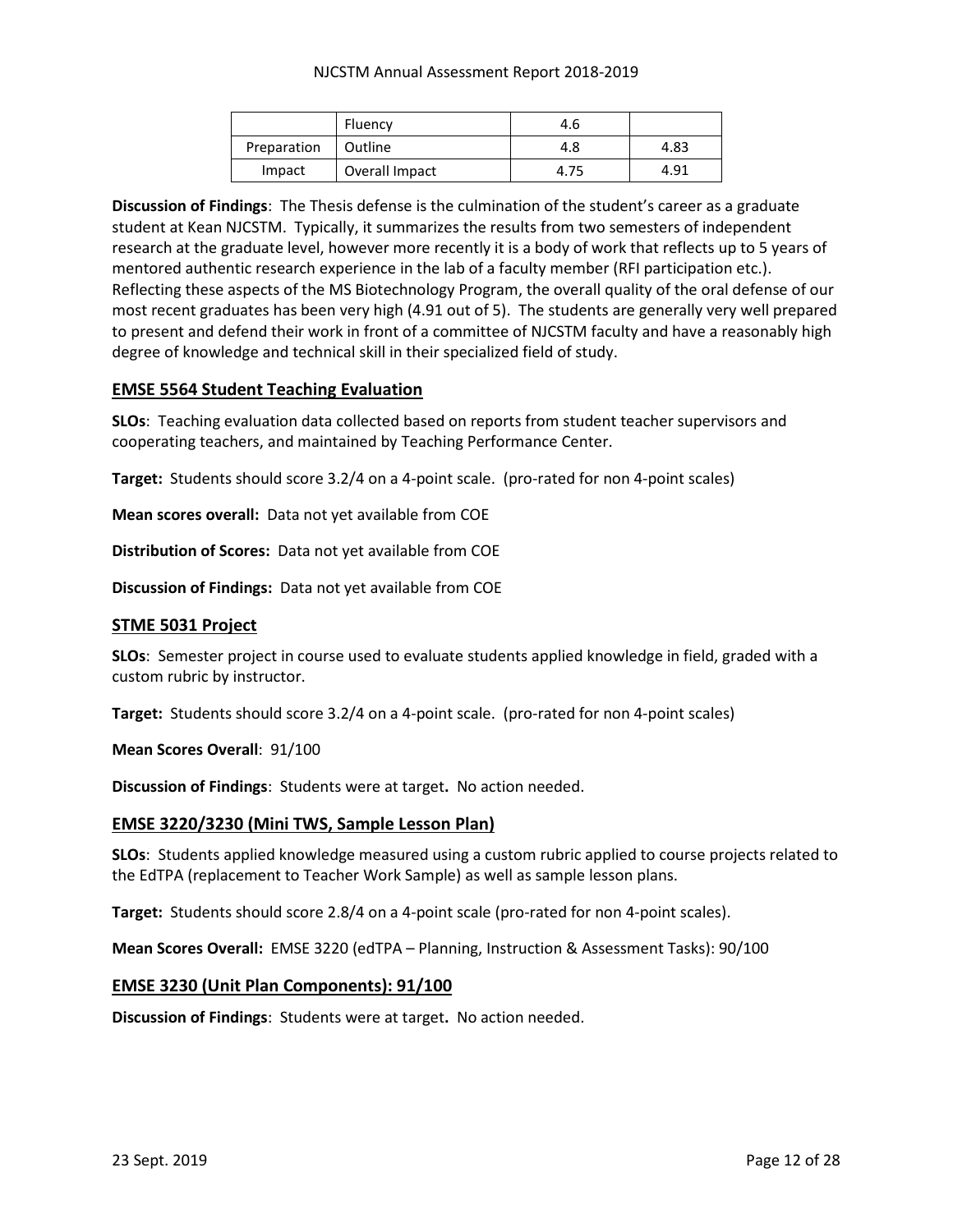## **Research First Initiative Assessment Data**

The Research First Initiative (RFI) was launched as a pilot program during the 2015-2016 academic year, and completed its first full cycle in 2016-2017 (See **Table 9** below for enrollment data). Assessment data for the RFI is reflected in the STME 3610/3903 Data (presented above).

|                                        |                          | <b>1st Roll-Out</b>      |                          | 2016-2017   |        | 2017-2018             |                       |                          | 2018-2019                |                       |                          |
|----------------------------------------|--------------------------|--------------------------|--------------------------|-------------|--------|-----------------------|-----------------------|--------------------------|--------------------------|-----------------------|--------------------------|
|                                        | <b>SP16</b>              | S1 16                    | <b>FA16</b>              | <b>SP17</b> | S1 17  | <b>FA17</b><br>(3903) | <b>SP18</b><br>(2903) | S1 18                    | <b>FA18</b><br>(3903)    | <b>SP19</b><br>(2903) | S1 19                    |
| <b>Cancer Mechanisms</b><br>(Coniglio) | 2903:9                   | $\blacksquare$           | 3903:8                   | 2903:7      | 2903:6 | 3                     | 8                     | $\overline{a}$           | 5                        | 10                    | $\overline{\phantom{a}}$ |
| <b>Microbiomes</b><br>(Hayes)          | 2903:5                   | $\blacksquare$           | 3903:4                   | 2903:6      | ÷,     | $\overline{2}$        | 4                     | $\overline{a}$           | 5                        | 4                     |                          |
| <b>CCR1 Antagonists</b>                | 2903:5                   | 3903:6                   | 2903:4                   | 2903:6      | 2903:5 | 6                     | 6                     | 2903:6                   | 11                       | 6                     | 2903:<br>5               |
| (Merritt/S-Huby)                       |                          |                          |                          |             | 3903:6 |                       |                       | 3903:2                   |                          |                       |                          |
| Waves<br>(Farnum)                      | 2903:7                   | $\sim$                   | 3903:3                   | 2903:<br>10 |        | 7                     | 4                     | L.                       | 4                        |                       |                          |
| Drug Metabolites                       | 2903:3                   | 3903:5                   | 2903:4                   | 2903:6      |        | 5                     | 6                     | $\overline{\phantom{a}}$ | 8                        | 6                     |                          |
| (Ramanathan)                           |                          |                          |                          | 3903:4      |        |                       |                       |                          |                          |                       |                          |
| <b>3D Scientific Visualization</b>     | ٠                        | $\blacksquare$           | 2903:5                   | 2903:2      | ٠      | $\Omega$              | 6                     | $\overline{\phantom{a}}$ | 8                        | 8                     |                          |
| (Joiner)                               |                          |                          |                          | 3903:5      |        |                       |                       |                          |                          |                       |                          |
| <b>STEM Education</b><br>(Baldwin)     | $\overline{\phantom{a}}$ | $\sim$                   | $\overline{\phantom{a}}$ | 2903:6      | ÷,     | 6                     | 11                    | ÷,                       | 10                       | 8                     | ٠                        |
| <b>Fruit Fly Genetics</b><br>(Manheim) | ٠                        | $\overline{\phantom{a}}$ | ٠                        |             |        | ٠                     | 3                     |                          | $\overline{\phantom{a}}$ |                       |                          |
| <b>Total RFI Participants</b>          | 29                       | 11                       | 28                       | 46          | 17     | 29                    | 48                    | 8                        | 51                       | 42                    | 5                        |
| Average RFI Stream Size                | 5.8                      | 5.5                      | 4.6                      | 5.7         | 5.6    | 4.8                   | 6                     | 4                        | 7.3                      | 7                     | 5                        |

|  | Table 9. RFI Streams Enrollment |  |
|--|---------------------------------|--|
|--|---------------------------------|--|

The RFI is proving quite popular among students with enrollment across streams increasing each year. Nearly 200 students from NJCSTM and CNAHS have participated in the RFI, since the program was initiated in 2016, and 123 students have completed the program as of SP19. As incoming class sizes rise we anticipate even greater involvement in the RFI. We hope to add several new RFI streams in 2020 as new faculty from NJCSTM establish their laboratories and a faculty from the College of Natural & Applied Health Sciences express interest in participating in the program.

| Table 10. Total number of students enrolled in RFI courses and percent completing RFI Program |
|-----------------------------------------------------------------------------------------------|
| course sequence by year since inception.                                                      |

| <b>RFI Enrollment</b> | 2016 | 2017 | $ 2018\rangle$ | 2019    | Total   |
|-----------------------|------|------|----------------|---------|---------|
| <b>STME 2903</b>      | 42   | 54   | 54             | 47      | 197     |
| <b>STME 3903</b>      | 26   | 44   | 53             | 36      | 159     |
| % Completing RFI      | 62%  | 82%  | 98%            | $77%$ * | $82%$ * |

\* partial enrollment data as of 8/19/19

#### **Program Assessment Recommendations:**

#### **Closing the Loop**

Students continue to perform at or above the expected standard in their ability to communicate quantitative information. Our current assessment goal is to better determine the impact of the RFI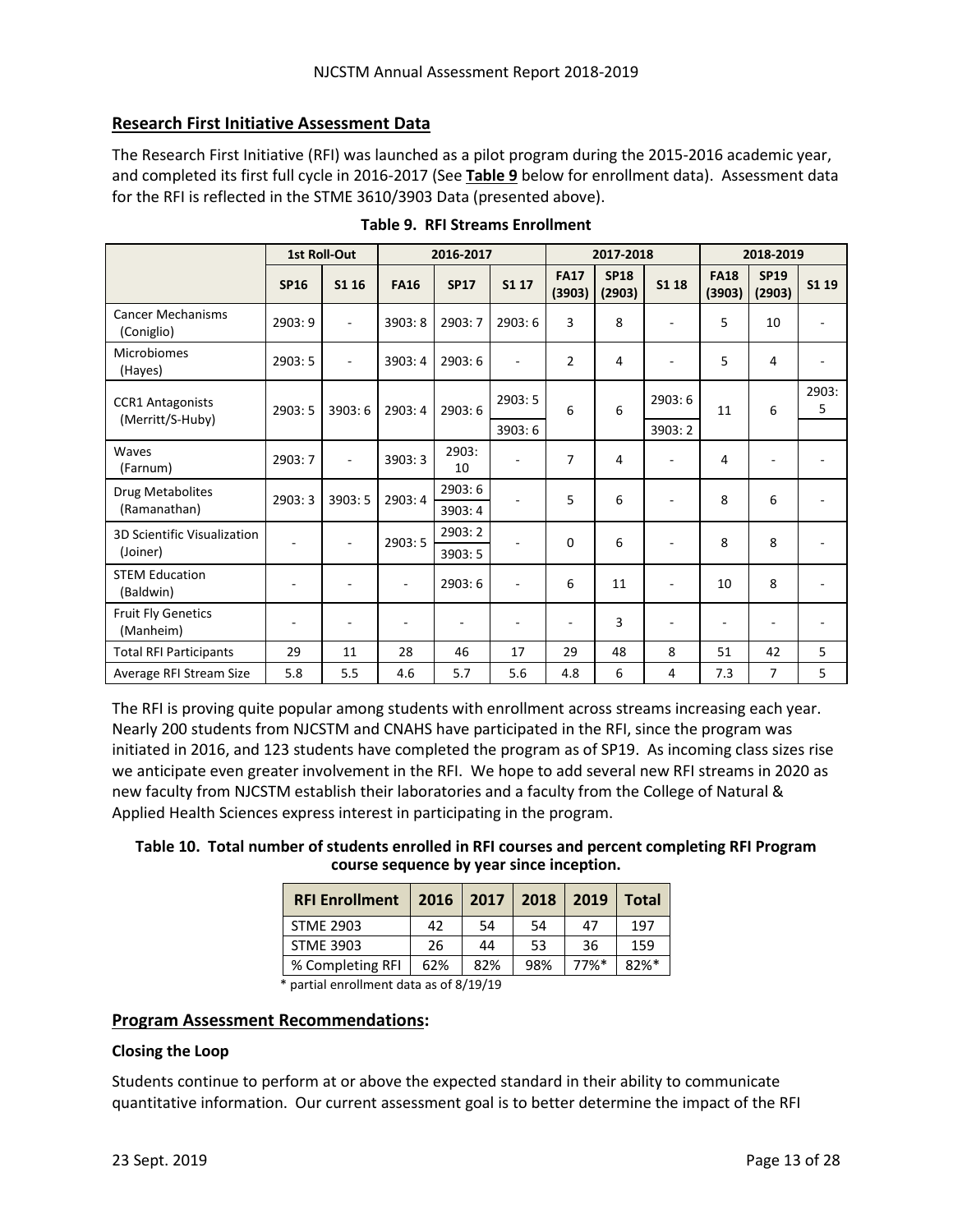program on our students' success. We saw in the 2017 (BS) graduating cohort a dip in ability to express and communicate both quantitative and written information, and a return to norm in following years. A hypothesis was formed that the newly instituted RFI program might help to strengthen these areas, as students are required to write and present more often and earlier in their academic career. We assessed this year quantitative literacy between RFI and non-RFI students. In comparing performance of RFI and non-RFI students, while both are meeting expectations the RFI students are doing so at a higher level, and in most cases do so as sophomores instead of as juniors. This outcome could be due to a higher level of student choosing to complete the RFI sequence or the RFI sequence is better preparing our students. We are continuing to assess this finding to determine whether this is a causal, selective, or placebo effect.

One challenge in assessment is the need for streamlined access to assessment data that crosses programs and colleges, particularly assessment data related to the EdTPA. We will continue to work with the College of Ed to improve this assessment process and use EdTPA data to improve our teacher track programs.

Additionally, as the percentage of low-income students increases in our incoming student cohort, we are seeing anecdotal evidence of known high-risk factors that pose serious threats to their success in pursuing a STEM education. For the first time we have observed that a number of these students do not possess modern laptop computers, preventing them from fully participating in class exercises and hampering their ability to complete assignments. In addition, some students are working one or more non-stem jobs while attending school to support themselves or their families. The inability to afford the necessary resources and the work status of these low income students have been identified by the NSF and the Presidential Task Force on Promoting STEM Education Among Underserved Populations as major barriers to retention and ultimately to the success of this vulnerable student population in pursuing a career in STEM. The full impact of these observations on this student cohort is unknown at this time. We will monitor the cohort carefully over the coming year and seek to identify the educational and financial resources, including additional scholarship and work-study funding that will allow these students to succeed at NJCSTM.

Specific action items related to the recommendations detailed in the individual assessments above include:

- 1. Continue to track assessment data between RFI and non-RFI students to determine the impact of the program on student success.
- 2. Reinforce to students how to quantify information and appropriately communicate data.
- 3. NJCSTM administration will evaluate our current Assessment standards and practices to ensure alignment with core STEM competencies, and COE requirements as well as NJDOE and external accreditors.
- 4. Develop a plan among faculty to increase writing emphasis and standardize writing assessment throughout the student plan of study.
- 5. Meet with College of Education to discuss how to best optimize the process of obtaining assessment and accreditation data from professional and pre-professional field.
- 6. Collect data on graduate level written thesis for the MS Biotechnology program (oral thesis data has been collected).
- 7. Refine and standardize independent research and thesis requirements. [ongoing]
- 8. Hold a faculty workshop to standardize course assessment reports in the program, ensuring better uniformity of data submitted by faculty in future assessment reports.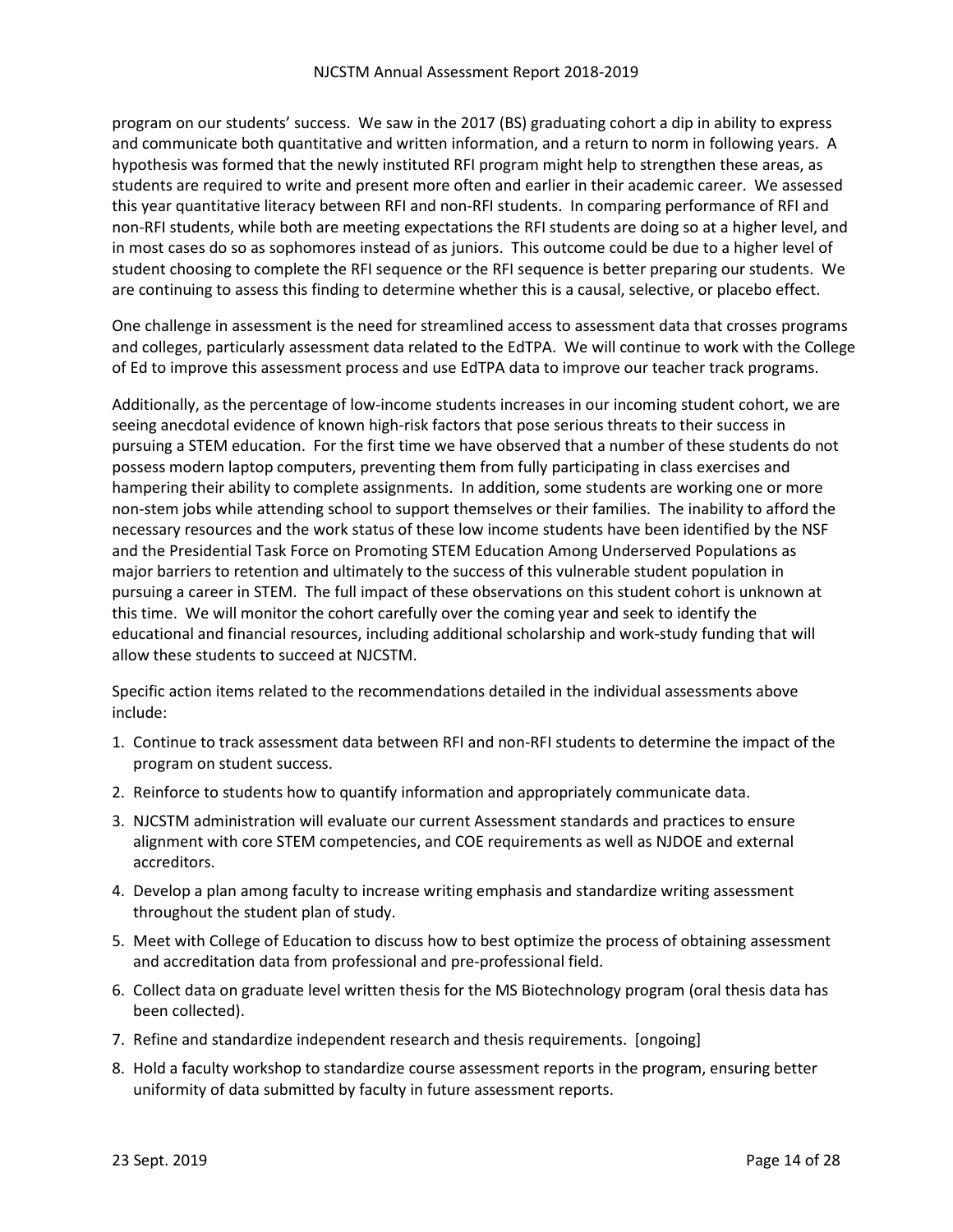## <span id="page-16-0"></span>Section 2: General Academic Planning

<span id="page-16-1"></span>Using the information analyzed, discuss the following:

## • **What Do I Open?**

#### **MS Genetic Counseling**

A proposal to establish a Genetic Counseling Master's Degree was approved by the President of the University on August 2, 2017. This program will be an accredited 2-year (65 credit hour) professional training program. An experienced Genetic Counselor was hired as a consultant in January 2018. She designed the curriculum, drafted the 27 course outlines, and identified clinical rotation sites that meet the standards for accreditation. The curriculum and course outlines were approved in April 2018 by NJCSTM's Faculty Curriculum Committee. The consultant drafted the program proposal document and presented such to the University Curriculum Committee in June 2018. It received unanimous approval. The program proposal was presented to and approved by the Kean University Board of Trustees in September 2018. The consultant drafted the New Jersey Presidents' Council Academic Issues Committee (NJPC AIC) documents. The Program Announcement was submitted for the required 30-day review in September 2018. Positive results of the 30-day review were received and the mandatory site visit by an additional genetic counseling consultant was conducted in October. The AIC documents were then submitted in November. The Kean consultant was hired as full-time Program Director (PD) on November 5, 2019. Approval of the program was granted by the NJPC on December 10, 2018. The PD completed and submitted the Accreditation Council for Genetic Counseling (ACGC) Candidacy Application on December 19, 2018.

ACGC Candidacy status was granted on March 28, 2019. The PD identified candidates for the Medical Director position. A contract for the Medical Director (0.05 FTE) began in April 2019. The PD, Associate Dean, faculty members and staff conducted a search for the NJCSTM Assistant Professor of Human Genetics and Genomics. The top candidate was secured in April 2019 and started in September 2019. This faculty member will serve various programs in NJCSTM. He will act as an instructor and Research Coordinator (0.25 FTE) for the Genetic Counseling Graduate Program. The PD created a program web site and Student Handbook, visited potential clinical rotation sites, and worked with the Office of University Counsel to complete affiliation agreements with these new clinical rotation sites. The Dean, Associate Dean and PD met with Hackensack Meridian Health administrators regarding establishing an affiliation for the program. The PD completed and submitted the ACGC New Program Accreditation Application on May 15, 2019. First response from ACGC to be received in Fall 2019. The PD completed an application for a U.S. Department of Education grant for the Developing Hispanic-Serving Institutions Program; the application was submitted on July 11, 2019. The PD met with University Relations in July 2019 regarding marketing the program via hard copy materials, the web site and social media platforms. After an initial meeting with Graduate Admissions in April 2019, the PD has maintained communication with this office to confirm readiness for acceptance of applications to the new program once accreditation is achieved.

#### **New Human Genetics/Genomics Program**

Commencing FA19, we will explore the possibility of creating a new degree program focused on human genomics and conduct a due diligence analysis to establish a business case for said program. The analysis will include aspects of clinical genomics, pharmacogenomics, and genomic medicine. This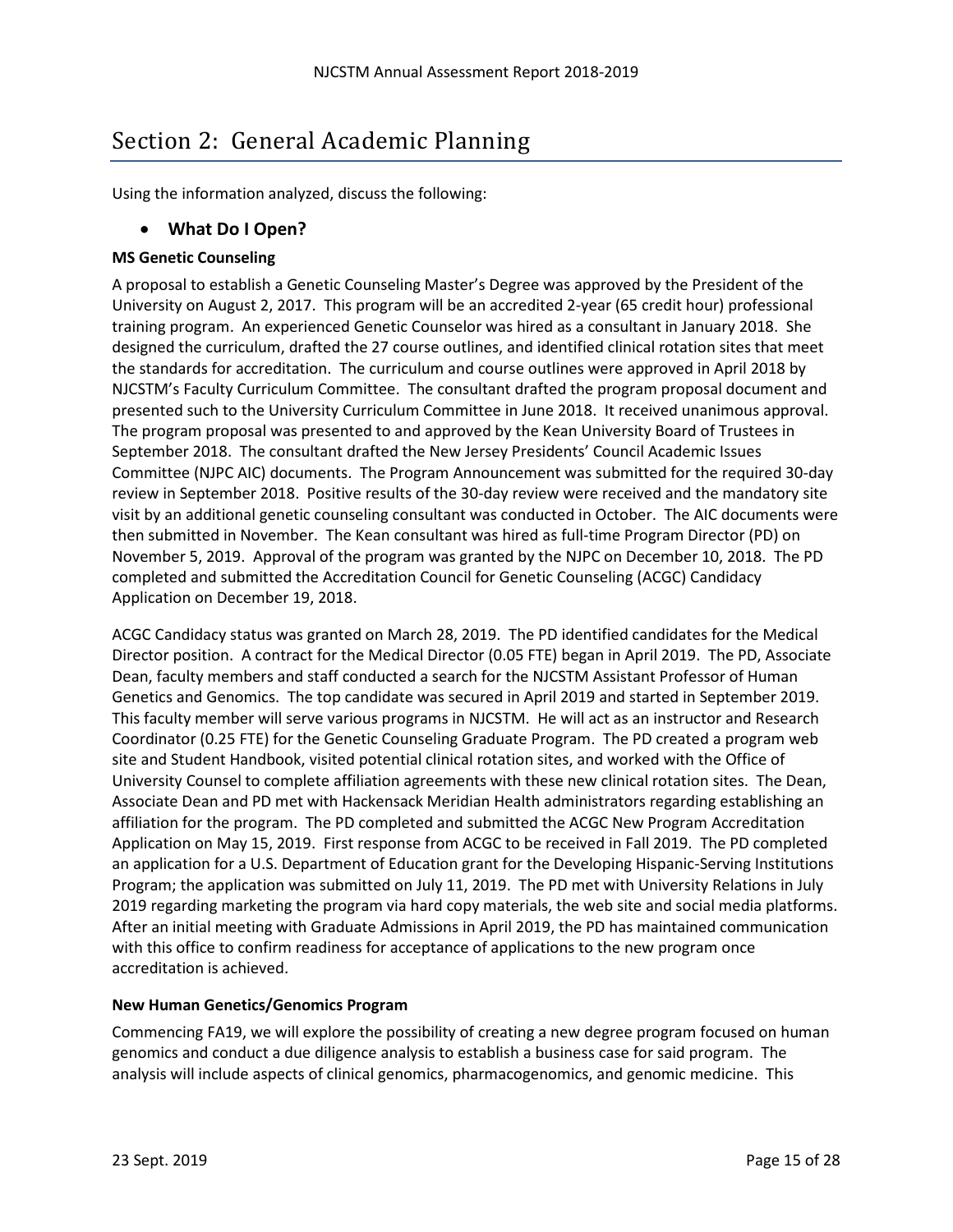program would further expand NJCSTM's current educational footprint in biotechnology and genetic counseling into clinical and translational science.

#### **Mentors in STEM Research Program (MSRP)**

Last year a concept for increasing research mentorship for STEM students was conceived, the Mentors in STEM Research, providing an approach to meet the increased demand for student research opportunities within the program. The hiring of two new faculty last year, one filling a vacancy, has partially addressed this need. However, our capacity to support student research is still stretched thin, and with the dramatic increase in enrollment over the past 2-3 years, additional faculty mentors are required. The MSRP program will utilize qualified adjuncts, with research experience and expertise, willing to commit to the program, to serve as adjunct mentors, supporting research streams for the RFI and for independent research, alone or in collaboration with full-time faculty. The MSRP concept has been vetted internally and with prospective mentors, and will be implemented during the 2019-2020 year. The Associate Dean for Research will form a committee to provide oversight and to establish the terms of the program. Adjuncts will be hired and compensated through the normal university procedure.

#### **BS/MS Program in Business and Science**

We will continue our due diligence to determine the feasibility of establishing a joint BS/MS Program in Business and Science with the School of Business and Public Management at Kean over the next year. Whether to pursue this effort will be determined in part by the level of interest we observe in the Life Sciences Business Management Track offered in our Biotechnology MS program. As an alternative, NJCSTM will explore establishing a BS/MS degree program in Emerging/Disruptive Technologies to complement its strengths in engineering and computational sciences.

#### **MA STEM Education**

The concept for a Master's program in STEM Education has been discussed within the STEM faculty over the past few years, along with thoughts on establishing a NJ teacher certification in STEM. Further research into academic models for such a program, the market demand, as well as a competitive assessment of similar programs offered across the state should be carried out in order to determine whether such a program would be viable. This will be taken up and fully considered by the STEM Ed Task Force, along with other curriculum development opportunities.

#### <span id="page-17-0"></span>• **What Do I Close?**

#### **BS Science & Technology/Engineering Option**

In 2016/2017, we recommended that the NJIT (engineering) linkage program be revisited or cancelled, as the program was not serving our students or leading to increased STEM Program enrollment, despite having the largest number of applications of any NJCSTM program. Enrollment in the NJIT program has increased to a meaningful level for the second time in a row this past year, since inception. In February 2019, we met with NJIT's Provost and staff to discuss revision and renewal of the linkage agreement. Both parties acknowledged deficiencies in the current agreement and a strong desire to continue the joint program to the mutual benefits of both universities. A revised draft agreement was prepared to address operational matters pertaining to billing, tuition & fees, registration, advisement and student transitioning. The revised draft is currently under review at NJIT. The program is ongoing, pending execution of the final agreement. In addition, a potential collaboration with Stevens Institute for Technology will continue to be explored. A decision on the path forward will be made pending the outcome of discussions with NJIT and Stevens.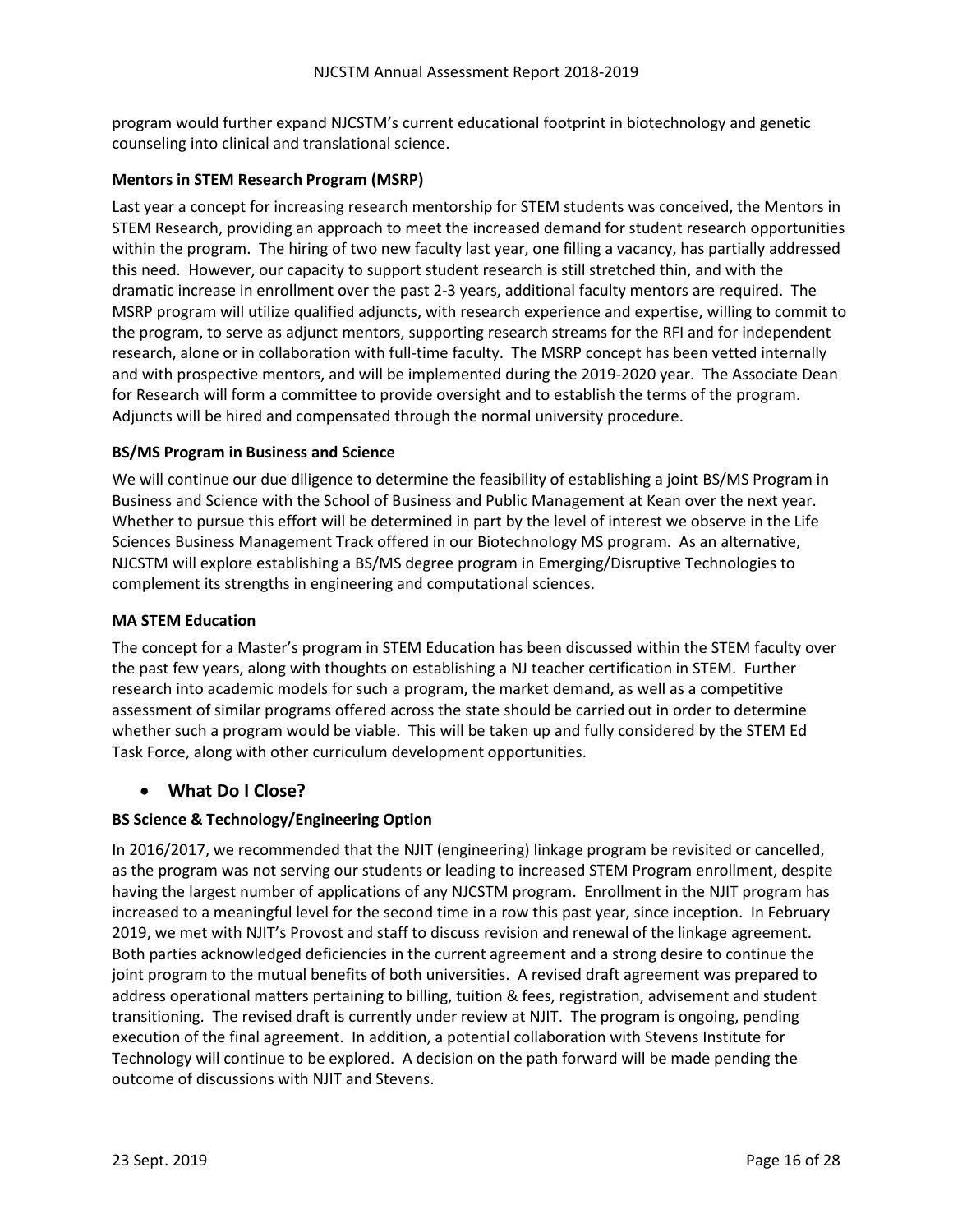## <span id="page-18-0"></span>• **What Needs to be Supported With:**

#### ○ **More Faculty**

#### <span id="page-18-1"></span>**MS Genetic Counseling Program Administrator/Faculty Support**

As detailed at the beginning of Section 2, development of a program in Genetic Counseling is underway and progressing on schedule. Once New Program Accreditation status is achieved in Fall 2019, a fulltime Assistant Program Director (APD) needs to be hired. This position should be filled by January 2020. A main role of this position is to ensure proper medical and ethical oversight of the clinical rotations to maintain accreditation. Following achievement of New Program Accreditation status, there is a substantial amount of work, including the recruitment, interviewing and admitting of students (January – April 2020); finalization of affiliation agreements with new clinical rotation sites; creation of teaching materials for courses; training of adjunct faculty; holding Advisory Board meetings; and training of clinical rotation supervisors, that will need to be performed by the Program Director and Assistant Program Director.

#### **STEM Core Curriculum Support**

A Lecturer in mathematics and computational science is required to support the department in teaching core coursework in mathematics, programming and statistics that is required for all NJCSTM students. Enrollment has more than doubled since 2014 and a greater number of adjuncts have been required to teach undergraduate core courses in these areas. It has been historically difficult to find high quality adjuncts with a Mathematics background and experience in teaching to cover our core courses during daytime hours. It is also especially important that all required lecture and lab courses, particularly those taken by Freshmen and Sophomores during their two-year sequence of core courses, are taught by seasoned faculty members who are consistently available throughout the week. Coordination between lecture and lab content and consistency across all sections of the same course is much easier to implement between full-time faculty members than ad-hoc adjuncts. Having a lecturer available to cover these sections will provide a much better learning experience for STEM students in their first few semesters and enable us to maintain our high retention rate and student success, while also reducing the need to recruit and hire new adjuncts each semester. Additionally, a permanent lecturer position will enable us to better streamline faculty assignments, freeing up senior faculty (who are always in overload) to oversee independent research projects and teach upper-level courses.

#### ○ **Other Resources?**

<span id="page-18-2"></span>**Program Space for MS Genetic Counseling Program.** Program space is a requirement of accreditation. The program suite should include private offices for the Program Director, Assistant Program Director, and Medical Director, reception area, conference room, student room and library, and storage room. Program space should be ready by January 2020 to accommodate the need for administrator offices and host the applicant interviews.

**Research Support.** As enrollment continues to increase for the Center, and as the instruction-intensive research stream courses continue to be rolled-out over the next few years, an additional research assistant hired as an academic specialist or graduate assistant will be required in order to support research activities and growing capacity. In 2018-2019, we had two academic specialists and a graduate assistant supporting 7 research streams, as well as teaching (including lab preparation), and independent research activities, which is unsustainable. As more and more students engage in research, additional staffing will be required to ensure proper student oversight, adequate preparation for lab courses, and research program support. With the University's stated commitment to provide all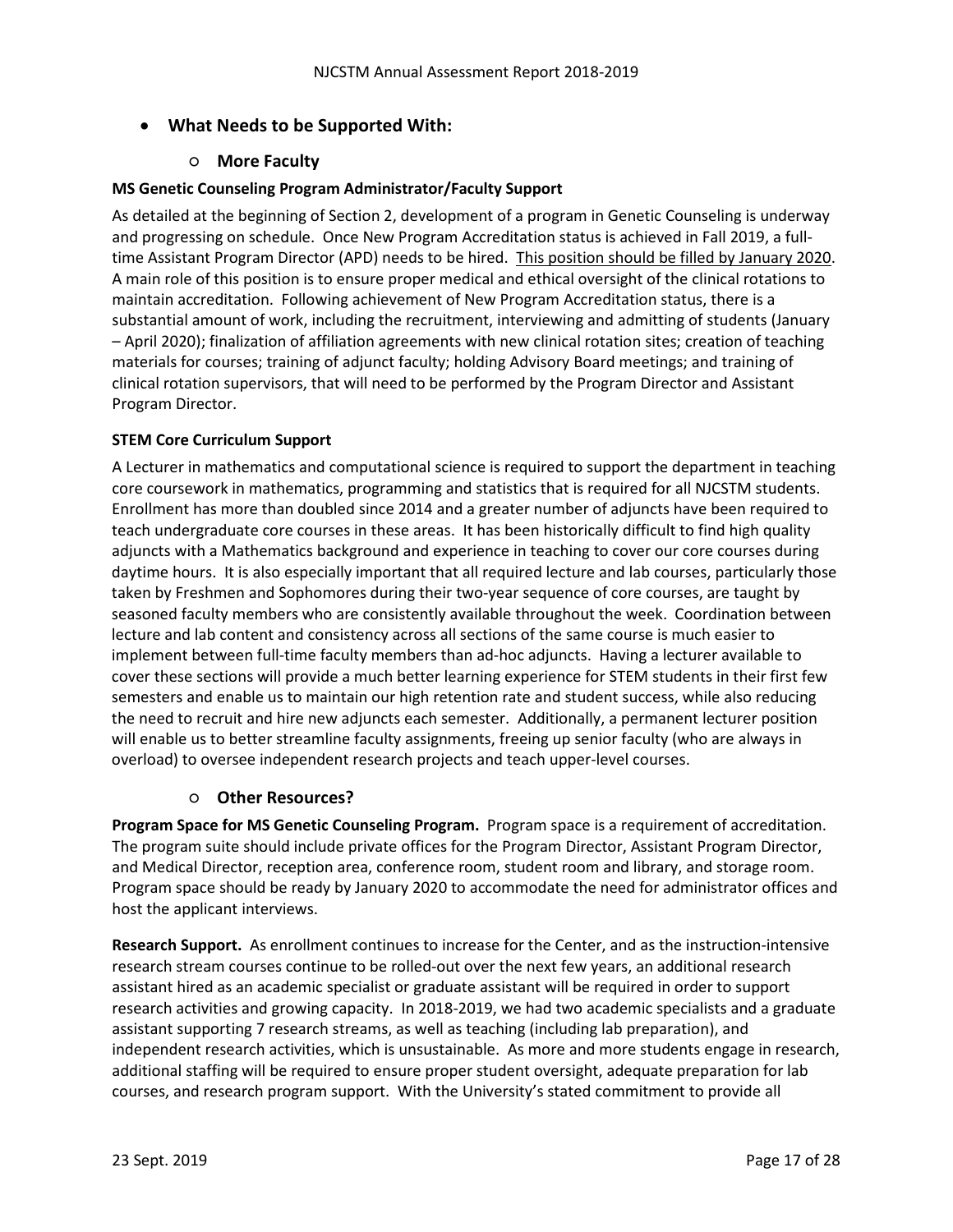students with internship opportunities there is even more urgency to expand research support and coordination. It is estimated that we will need to provide approximately 70 - 100 individual students with research opportunities, through the RFI, Independent Research and Internships each year, depending on enrollment. The number of external internships available to our students is currently limiting. The creation of the MSRP will help alleviate this problem, by providing highly experienced research mentors to work with the increasing number of students on independent research projects. We will also take steps to increase the number of external internship opportunities leveraging our relationships with the R&D Council of NJ, ILSE and others to obtain commitments from corporate sponsors to accept NJCSTM interns on yearly basis.

In addition to staff resources, financial support for the RFI, Independent Research and the MSRP is also required. Actual expenses for educational supplies for the Center were approximately \$42,000 in FY 2019. Additionally, we spent \$64,000 on equipment repairs, \$10,000 on replacement/new equipment, \$7,000 for computer equipment and \$10,000 for computer services and software (including the ChemOffice site license). With the addition of two new full-time tenure-track faculty member, two additional research streams will be offered in Spring 2020 (bringing the total number of RFI streams to 9). If we are able to begin the MSRP, additional funding will be needed to initiate the research that will follow. To continue with this successful work and support upcoming research, an extra allocation of \$8,000 will be needed for additional consumables and laboratory supplies. An academic specialist is required to support the RFI program.

Finally, as 5<sup>th</sup> year WU and WKU STEM students begin to reach Kean Union in 4 years; more laboratory space will be required for their graduate thesis research.

**Recruitment Support**. Outreach efforts to high schools, non-profit organizations, industry and corporations throughout the local region and nationally will continue to improve relations increase visibility of NJCSTM programs and the state of the art STEM facility/instrumentation. University recruiters will continue to promote STEM and identify qualified high school students for the NJCSTM programs. We will continue to target underrepresented student populations and local high schools with these specific demographics. A continued effort to distinguish between NJCSTM and CNAHS degree programs is essential; the effort put forth this year by NJCSTM and Admission's Recruiters has made a great impact on our enrollment numbers. The incoming class for Fall 2019 is our biggest and most diverse class to date.

As mentioned in the enrollment analysis section of this report, there is a need to increase enrollment in the STEM Education programs, and as a first step, a STEM Ed Task force has been formed to drive this effort. A complete market assessment of regional program offerings and potential grant/scholarship programs is required in order to develop a strategy and communication plan for differentiation and competitiveness of the program. For the above efforts, there is a need for funds to support an academic specialist with appropriate expertise (\$5,000). In addition to market research on science education programs at the undergraduate level, an analysis of the market demand for a Master's program in STEM Education is also required. An academic specialist will be needed to conduct a competitive assessment of similar programs offered across the state in order to determine whether such a program would be viable (\$2,500).

**Retention Support**. Ongoing retention initiatives will continue to be enhanced by both staff and faculty. Individual counseling and advising is key to ensuring that our students are aware of the resources available to them. The tutoring POD, Peers On Demand walk in tutoring will increase from 4 to 5 tutors for the academic year 2019/20. Students will continue to meet with faculty as well as the Coordinator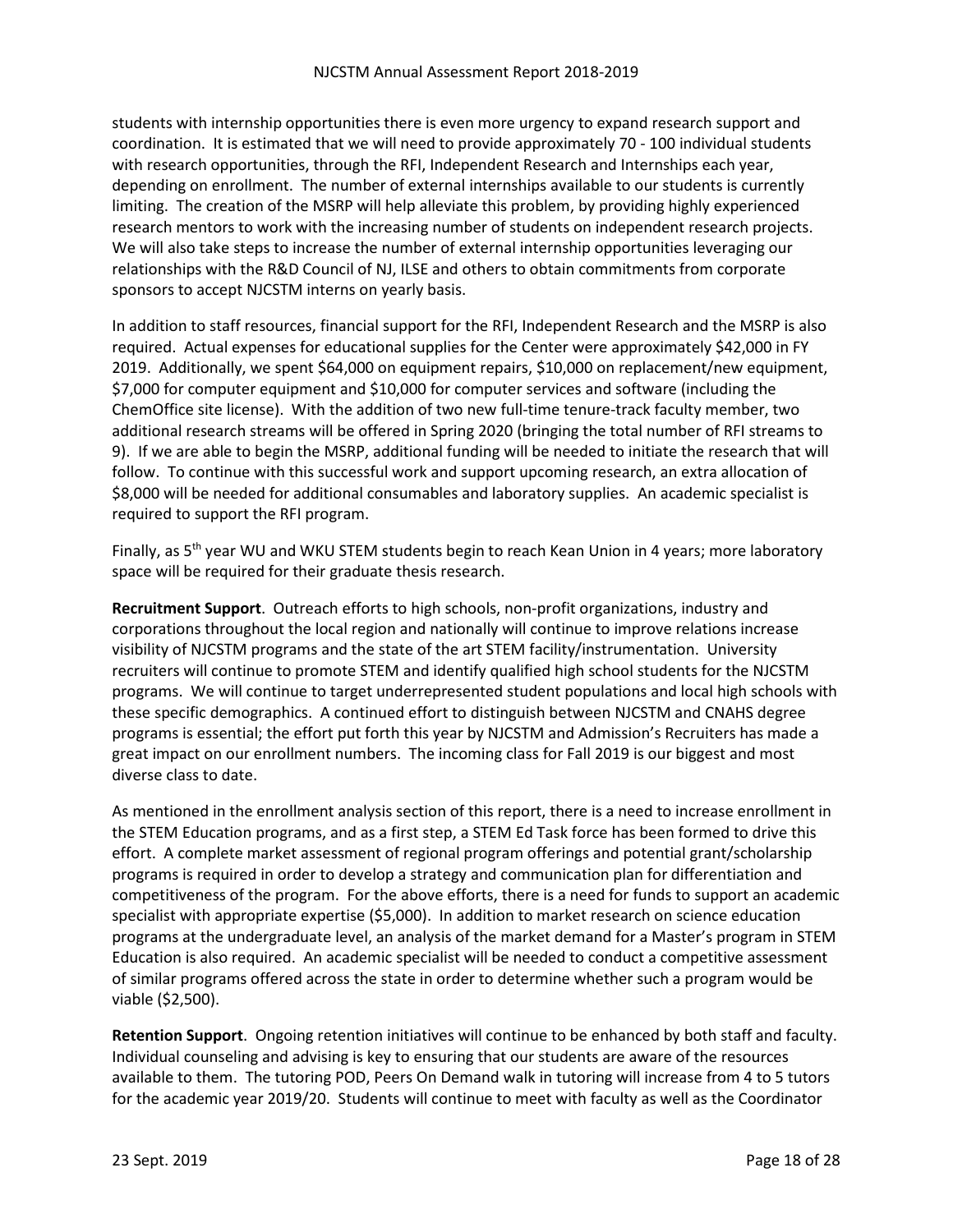of Student Services and Retention throughout the academic year to maintain student engagement and connectivity to NJCSTM. The faculty member teaching the Research Methods course will enhance student engagement and group activities by utilizing assessment tools/resources during the first semester for freshmen. This course sets into motion and solidifies retaining students and sets them up for success beyond their first semester. Most assessment resources are free of charge with the exception of California Critical Thinking Skills Test (CCTST). The cost for this assessment tool will be approximately \$1,200.00 to be administered to our 66 freshmen students.

**Scholarship Support**: Since the inception of the STEM program, students in the 5-year BS/MS Research Track programs (Biotechnology & Computational Science) have been provided 50% tuition support. This support has been continued for the 2019-2020 incoming class, for the 2023-2024 academic year. Going forward with subsequent classes we need to secure funding for this tuition support. Several strategies are being pursued, including grants, assigned GA assistantships, philanthropic funding and establishment of an endowment. This will be a key initiative in 2019-2020, with a goal to show meaningful momentum in securing funds for the 2024-25  $5<sup>th</sup>$  year class.

### <span id="page-20-0"></span>• **What Actions Will be taken to Strengthen the Programs and the College-at-Large?**

#### **CAEP Accreditation**

In March 2019, we were notified that our 3 STEM Education programs received National Recognition from the National Science Teachers Association. The reports identified areas for follow-up and action items, that need to be prioritized and proactively addressed beginning in the coming academic year.

#### **Research First Initiative**

The RFI has become a mainstay of NJCSTM's research-based curriculum, attracting students to our majors and encouraging current students to engage in research early in their academic careers, promoting retention and success both academically and in the workplace upon graduation (see data presented in **Section 1B**). We continue to collaborate with CNAHS to encourage student participation and expand research streams to include motivated faculty from across the university. With the help of Dr. Brian Teasdale, Associate Dean, CNAHS, a series of information sessions and discussions took place in FA18 to enlist additional CNAHS faculty in the RFI. Because of these efforts, CNAHS has begun to establish RFI research streams of its own. We are currently working with a faculty member from the Math department to establish an RFI research stream within NJCSTM.

Two new faculty have joined NJCSTM this past year, Dr. Matthew Niepielko and Dr. Robert Pyatt, bringing additional scientific expertise to our research community. Dr. Niepielko is setting up his laboratory and hopes to launch a new RFI stream in SP20. Dr. Pyatt has just come on board and will participate in the RFI, once his research program and teaching assignments are established.

In June 2019, the second cohort of students who participated in the RFI graduated. Upon graduating, RFI students received a designation of either "Distinction in Research" or "Honors Distinction in Research" on their official transcript, depending on their course of study. The majority of RFI students were awarded the "Honors Distinction in Research", indicating that they continued to conduct one or more semesters of independent research with their faculty mentor, beyond the basic RFI sequence.

#### **Curriculum Updates**

NJCSTM revised all undergraduate programs to meet the 120-credit mandate and updated all outlines for courses that have not been updated within the last 3 years. Pathways to graduation were updated as well to reflect changes in course offerings.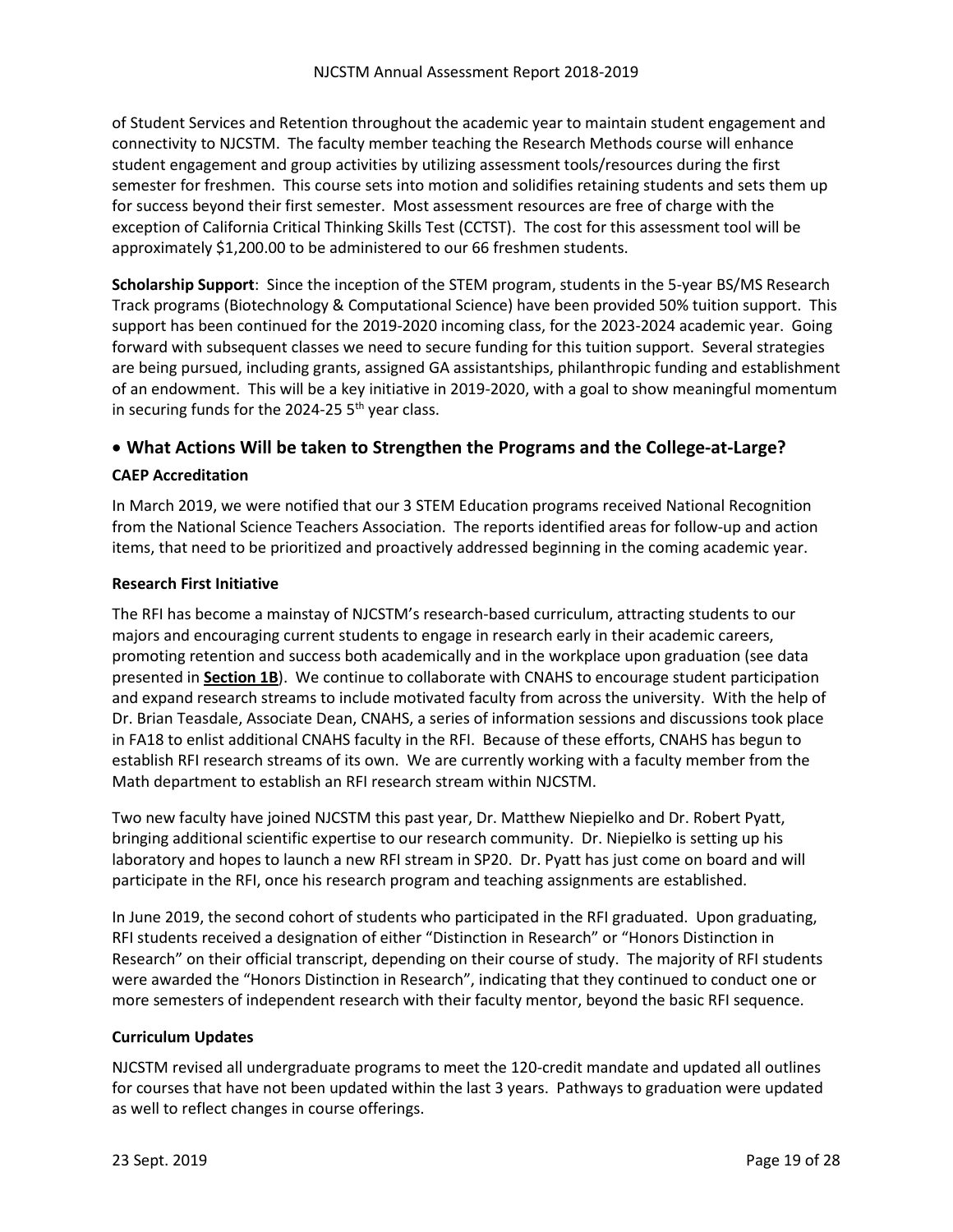In 2019-2020, the curriculum for the Master's years of all 5-year programs will be updated to incorporate changes in course content and tracks, as well as the new edTPA requirements for all education programs.

#### **NJCSTM Advisory Board**

The NJCSTM Advisory Board was reconstituted in 2016 and has proved to be incredibly useful as we seek guidance and feedback on our programs and future directions. In 2018-19, ad hoc meetings with select members of the Advisory Board took place to discuss new initiatives. Kim Case, Esq. and Leonard Bielory, M.D. have been particularly instrumental in advancing our STEM Ed initiative and pollen research program, respectively. A more active board is helping us to increase NJCSTM's visibility, secure partners in research and community collaborations, and act as an advocate for NJCSTM in the business and academic community. We have two openings on the Board and are currently interviewing candidates. The next full advisory board meeting is being planned for FA19. Resources will be required for the cost of two board meetings in 2019/2020, estimated to be \$1,250.

#### **Group Summer Scholars Research Program**

The GSSRP ran for the fifth time in 2019, with seven research streams this year, an increase of one over last year, supporting 57 high school students. This year the program received the largest number of applicants to date (173 and accepted the largest class ever, due in large part to increased visibility of the program online. An annual assessment report for the 2019 program was conducted and is being prepared. Feedback collected over the course of the 6-week program via discussions with students, parents, faculty and staff, provided the following insights:

- 1. The majority of applicants are learning about the GSSRP through on line searches, despite our extensive outreach efforts to high school counselors and administrators. In view of this, we should review our recruiting strategy for the GSSRP and consider further increasing our online visibility and establishing a robust social media presence to advertise the program directly to our target audiences.
- 2. Students and parents continue to provide excellent feedback regarding the unique focus and content of the GSSRP research experience. These unique features of the GSSRP should be emphasized in our advertising of the program to students and prospective sponsors.
- 3. The GSSRP is proving to be an excellent recruiting mechanism for NJCSTM. Six of the GSSRP participants from 2019 (10%) have either applied for admissions to NJCSTM this Fall or expressed interest in applying during upcoming admissions cycles. Since the program started in 2015, 9 students that completed the GSSRP have enrolled in the STEM program.

In 2019, we again achieved our stated goal to increase enrollment overall, and maintain the proportion of students from underrepresented groups and underserved communities. This year, 22 of the 57 students accepted into the GSSRP program received full need-based scholarships, approximately 40% of the participants. NJCSTM was awarded eight Project Seed grants, totaling \$22,000, from the American Chemical Society; \$6,000 was contributed by anonymous donors to the Kean Foundation specifically for the GSSRP and \$10,000 from University funds. Overall, \$37,500 in scholarships were awarded to GSSRP participants to support diversity and inclusiveness in STEM. In addition, GeneWiz, IBM and the Elizabeth Township Municipal Authority generously provided in-kind contributions to support student field trips to their facilities.

Continued resources are required for program advertising support to reach prospective applicants, as well as assistance of the Kean University Foundation in identifying potential sponsors to help fund the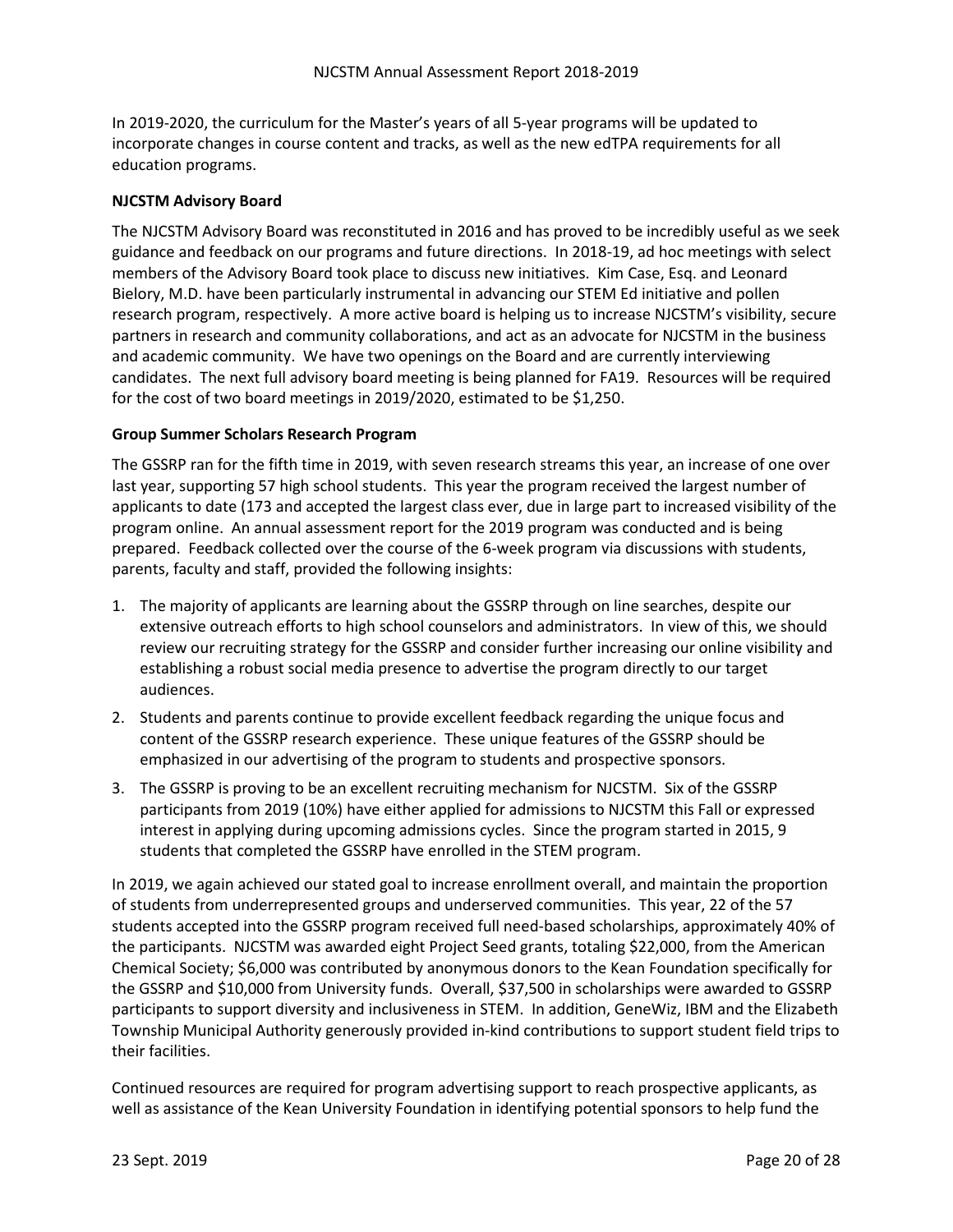program. Kean contributed \$10,000 to the 2019 program, \$58,700 was obtained in revenue from program fees and \$32,000 from grants and donations – the total approximate cost to run the program in 2019 was \$134,630. The ultimate goal is for the GSSRP to becoming self-sustaining, but in order to do so outside sponsorship and grant money must be secured.

Efforts to secure sponsors will continue to be a high priority for the 2020 program. We will renew attempts to obtain the assistance of the Kean Foundation in identifying potential sponsors.

#### **Kean University Pollen Counting Station Project**

In January 2018, with the help of Leonard Bielory, M.D., NJCSTM established a regional pollen counting station on campus. The Kean University Pollen Counting station is in its second year of operations and continues to collect, record and broadcast tree, grass, and weed pollen and mold counts on a routine basis during pollen season via a free mobile phone app, the AccuPollen™ Allergy Tracker. NJCSTM's students are conducting independent research projects to analyze and visualize data from the station. Expansion of the user base over time will increase Kean's visibility across the region and provide increased opportunities for student and faculty research. Our facilities manager, Nan Perigo, who is trained in microbiology and environmental sciences, currently oversees the daily operation of the station with the assistance of student volunteers and a graduate assistant. Nan, in conjunction with Dr. Bielory, recently submitted a grant to the National Geographic Society to expand the Pollen Counting Network to high schools throughout NJ, with Kean as the base of the network. Additional training is required in order to certify our personnel as pollen identification specialists by the National Allergy Bureau. This formal training and certification will provide standardized, research-quality data for student and faculty researchers in various fields.

#### **Collaboration with Wenzhou University and Wenzhou Kean University**

The 5-year BS/MS Biotechnology Program collaboration with Wenzhou University will be launched in FA19, and a similar program will be developed for Wenzhou Kean University. Chinese students will pursue their undergraduate degree in China, taking certain courses at Wenzhou Kean University, and they will complete their Master's degree at Kean USA. As part of this agreement, faculty research collaborations between the two universities will be formed.

#### **Soller's College Collaboration**

Discussions were initiated with Soller's College (Edison, NJ) in 2018 to expand the course offerings in our Biotech Program to include Clinical Trials Management and Drug Safety and Pharmacovigilance. The joint program would prepare students in our 2-year MS or 5-year BS/MS Biotechnology programs for careers in drug development in the pharma and biotech sectors. Under the proposed agreement, faculty from Soller's would teach courses at NJCSTM or Soller's College, using actual clinical trials management software and case studies in patient enrollment, clinical trials management and drug safety/pharmacovigilance reporting. Detailed course outlines and curriculum guide sheets were developed for approval and a draft articulation agreement prepared. The draft agreement was reviewed by the VPAA and placed on indefinite hold, pending approval of Soller's application for Middle States accreditation. We are currently pursuing a new internal Human Genomics Program as an alternative solution to expand our program offerings in the biopharma and healthcare space.

#### **Recommendations**

In addition to the actions listed above, we recommend that the University expend more effort and resources to highlight the significant accomplishments of the RFI, GSSRP and Pollen Station to increase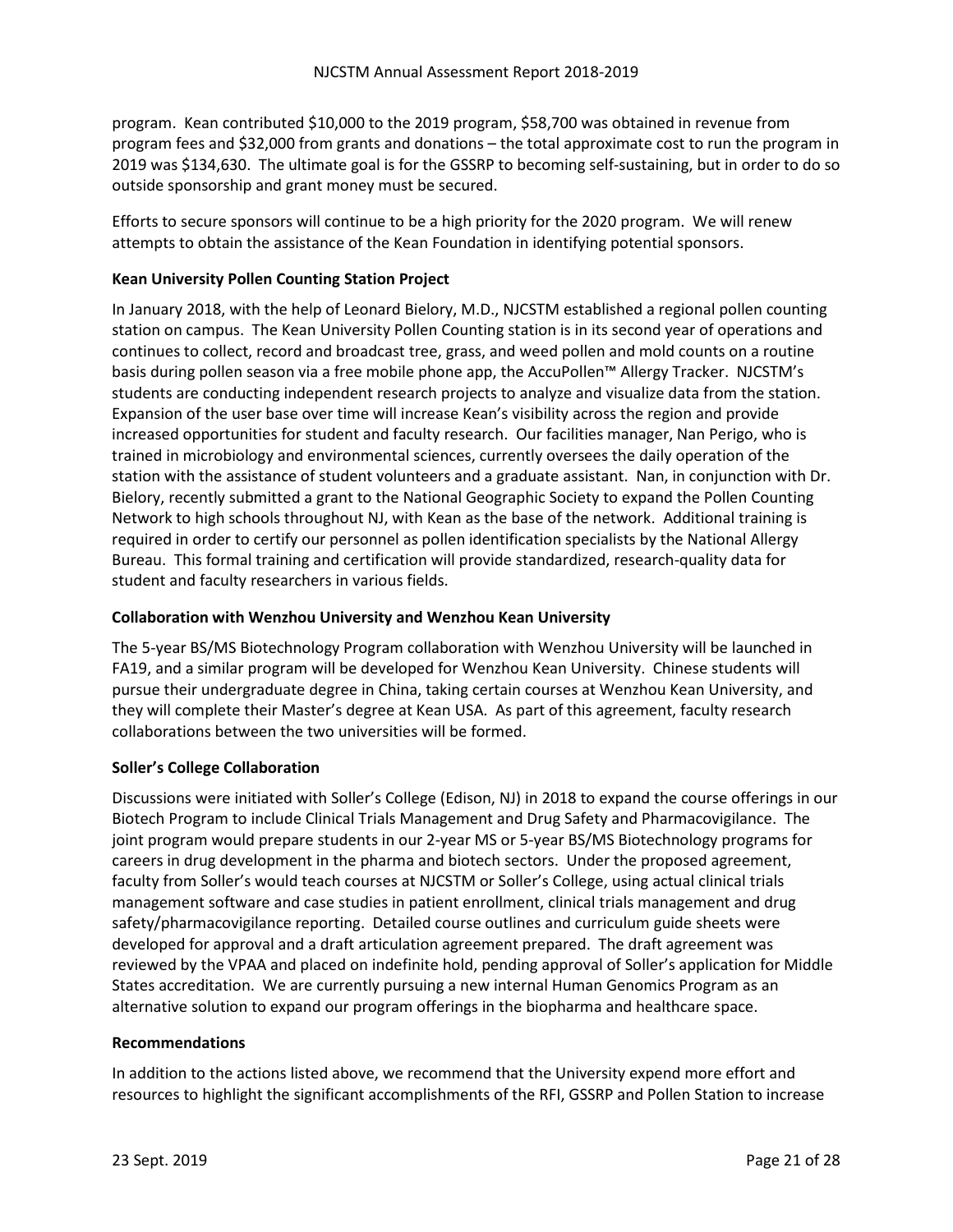the University's visibility and reputation. Leveraging the impact of these programs on promoting diversity in STEM and career opportunity for under-represented students would significantly aid our admissions and recruiting efforts and contribute to the reputation of Kean as a whole. A consistent messaging and marketing campaign coordinated through University Relations and Admissions should be instituted. This campaign, consisting of print and social media advertising to defined target audiences at the high school, graduate and professional levels is needed to insure steady recruitment into our undergraduate and graduate programs.

## <span id="page-23-0"></span>Section 3: College Resource Needs

## <span id="page-23-1"></span>**A. Faculty and Staff Resource Needs**

Discuss faculty and staff resource needs **using supporting data and a rationale** connected to Section 2 (General Academic Planning) and individual program data.

#### **Finally, provide an itemized list of faculty needs (with reference to the data and rationale).**

- o Assistant Program Director for MS Genetic Counseling Program (See Section 2 pg. 16 for rationale). [Required for new program]
- o Lecturer, Math and Computational Science. (See Section 2 pg. 17).

## <span id="page-23-2"></span>**B. General Resource Needs**

Discuss general resource needs using supporting data and a rationale connected to Section 2 (General Academic Planning) and individual program data with respect to the following:

## <span id="page-23-3"></span>• **Office Supplies, Travel**

- o Travel for MS Genetic Counseling Program Director to attend professional conferences annually– mandatory to maintain accreditation status of the program (See Section 2 pg. 14-15).
- o Funds for NJCSTM Advisory Board meetings. (See Section 2 pg. 19).

## <span id="page-23-4"></span>• **Technology (e.g. administrative software, faculty computers, etc.)**

- $\circ$  Four of our staff require new computers this year. Our newest faculty member, Dr. Robert Pyatt, will require a high performance laptop. In addition, we need to replace three other staff and faculty computers (Tocci, Hayes, Root) (4 computers at \$1,400 each).
- o One laptop computer for the MS Genetic Counseling Assistant Program Director. One desktop computer for the program to be used by students. AV equipment for the MS Genetic Counseling conference room including speaker phone, projection screen with laptop connection, and lectern. (See Section 2 pg. 17).

## <span id="page-23-5"></span>• **Office Equipment**

o One printer/scanner/fax machine for MS Genetic Counseling Program and phones for offices in new space. (See Section 2 pg. 17).

## <span id="page-23-6"></span>• **Facilities (Office space, etc.)**

o For the Genetic Counseling MS Program, we will need to identify and renovate space. Program space is a requirement of accreditation. The program suite should include private offices for the PD, APD, and Medical Director, reception area, conference room, student room and library, and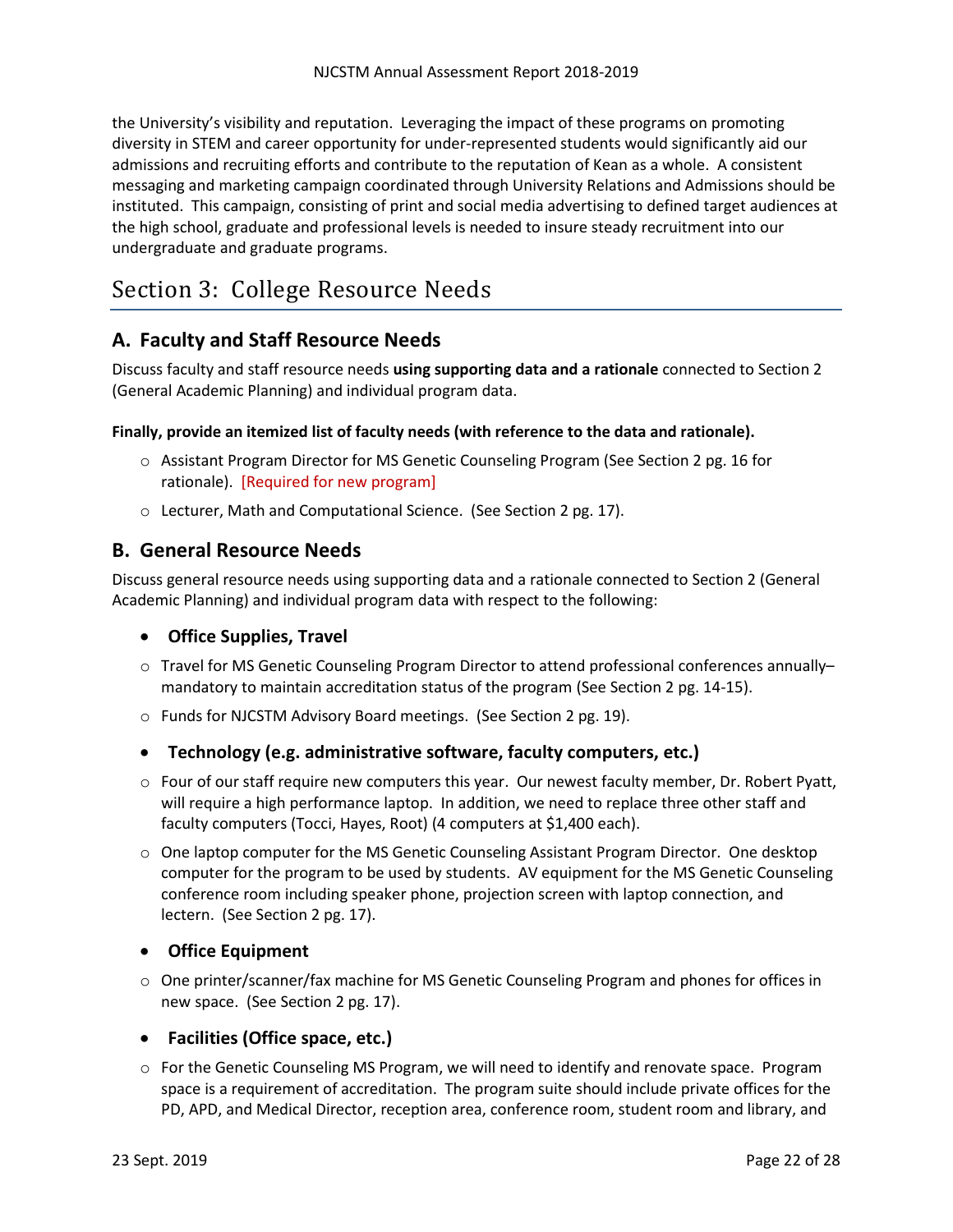storage room. Private space allows for discussion of confidential patient information and case studies. Program space should be ready by January 2020 to accommodate the need for administrator offices and host the applicant interviews. Furniture for the program suite may be required inclusive of desks, tables, chairs, and filing/storage cabinets. Cost TBD by Tracie Feldman, estimated at \$100,000. (See Section 2 pg. 17).

- <span id="page-24-0"></span>• **Furniture, etc.**
- <span id="page-24-1"></span>• **Memberships, Accreditation Fees, etc.**

## <span id="page-24-2"></span>**C. Pedagogical/Curricular Needs**

Discuss pedagogical/curricular resource needs using supporting data and a rationale connected to Section 2 (General Academic Planning) and individual program data with respect to the following:

In order to support the Research First Initiative and uphold the state-of-the-art educational opportunities offered by the NJCSTM academic programs, the following items are required for research and curricular activities (See Section 2, pg. 17-19):

## <span id="page-24-3"></span>• **Software (instructional)**

- o MatLab software for our math and computational sciences labs (10 site licenses); recurring each year at \$1,430. This software is actively used by both our math and computational sciences classes and streams.
- $\circ$  Our biotechnology research streams would benefit from access to a software program called SnapGene, which would allow them to analyze, visualize, plan, and document molecular biology procedures. This type of software is common in industry and would give our students a boost in preparation for their careers. Annual subscription for 3 licenses is \$645, 6 licenses (two for each of three streams), is \$995.

## <span id="page-24-4"></span>• **Instructional Technology (instructional software, LCD projectors, printers, etc.)**

- $\circ$  NJCSTM currently lacks a synchronous-distance learning classroom. The ability to compete for students in modern day higher education programs, particularly at the graduate level demands access to state of the art distance learning technology. Jill Fisher, Director of the new Genetic Counseling Graduate Program in collaboration with OSRP have submitted a grant to the USDOE to enhance Kean's educational capacity under our mission as a Hispanic Serving Institution. The grant includes, among other things, a proposal to create a combined distance-learning classroom and computer laboratory (DLC/CL). The distance learning capabilities will allow for synchronous learning by students, through live on-line video lectures, seminars and demonstrations when offcampus at clinical rotations and internships anywhere in the world, enhancing personal education and professional networking. The DLC/CL will house 20 modern desktop computers providing hands-on experiences for coursework such as in bioinformatics and molecular genetics. The DLC/CL will provide the GCGP with multiple opportunities to enhance teaching and student experiences. Use of the DLC/CL will also extend to other STEM programs in NJCSTM allowing for support of undergraduate and non-GCGP graduate students again providing innovative teaching opportunities and possible expansion of course offerings at NJCSTM. Twenty desktop computers would need to be purchased. \$40,000 of USDOE funds has been requested.
- o *Distance Learning Classroom/Computer Laboratory – non-computer items.* Flat screen SMART television monitors, cameras and a Learning Management System subscription would also need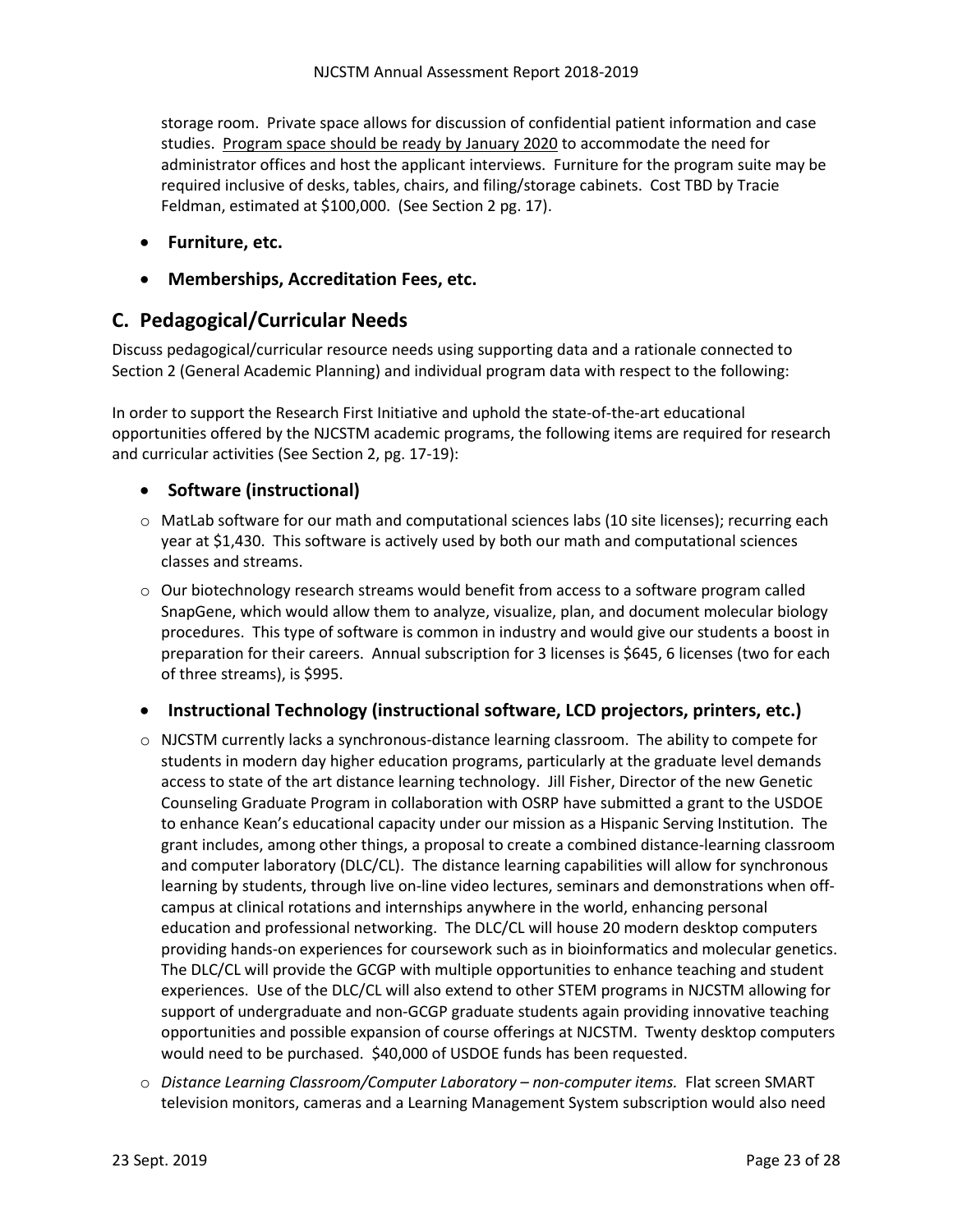to be purchased for the DLC/CL. \$110,000 of USDOE funds has been requested for all equipment and installation. \$5,000 per year for 4 years has been requested for a service contract for a total of \$130,000 of USDOE funds.

## <span id="page-25-0"></span>• **Instructional Equipment (microscopes, etc.)**

- o Our LC-MS (Liquid Chromatograph-Mass Spectrometer) is limping along and needs to be replaced, as parts are becoming scarce and difficult to find (this model has not been manufactured for many years). A current quote for repairing a part of the system that cannot currently be used is \$25,000 to replace the part and bring the complete system back online for now. A newer model refurbished unit to do the minimum required LC-MS analysis costs \$65,000, but would be sub-optimal for truly research-grade analyses. Research-level work could be done with a unit that does better analyses, but the cost of these units is high, with a minimum of \$433,000. We plan to apply for grant funding for this research-grade instrument, but need to have at least a refurbished unit or repair the malfunctioning part to maintain basic analyses for our research students until such funding can be obtained. [Critical]
- $\circ$  Our fifth floor ice machine broke down in March and needs to be replaced. A replacement will cost approximately \$8500. [Critical]
- $\circ$  With the establishment of the MSRP, funds for small equipment and specialized materials will be needed to help each Mentor establish a research program here at NJCSTM. Four to five mentors will take a minimum of approximately \$5,000 each to set up laboratories. [Critical]
- o Chemistry has been working with two very old stir-plate systems that need to be replaced (they are currently over 10 years old and are used almost daily during the academic year). The systems allow for precisely controlled heating and monitoring of material during chemical reactions. One magnetic hot plate stirrer, complete with thermocouple and support structure, is \$1,925, for a total of \$3,850 for two of these important devices. [Critical]
- $\circ$  Biotechnology has lost two small centrifuges that could run in the refrigerator for biotechnology research and classes. We need at least one small centrifuge for refrigerated work in Biotechnology (\$1700).
- $\circ$  Our laboratory pumps are aging and several need replacement. A second hi-vacuum pump used for organic chemicals is now failing (we had replaced another unit); replacement for this unit is approximately \$1200. The low-pressure pumps we use for tissue culture media removal are aging as well; we need an additional 2 replacements (we replaced one last year) at approx. \$600 each. Total for pumps needed is \$2,400.
- $\circ$  In order to improve the performance of the medicinal compounds that Dr. James Merritt's research students (RFI and Independent Research) produce, each compound is tested using a CCR1 binding assay provided though Thermofisher Life Technologies. By having each compound tested, additional syntheses have been more directed and effective. These assays now cost \$180 per compound, and Dr. Merritt tests 18 new compounds each semester, for a total of 36 compounds and \$6,480 for the academic year (not including summer research).
- $\circ$  Analytical Chemistry is in need of a new heated ultrasonic bath. This sonicator allows for improved extraction of materials from samples (e.g. plant materials from Costa Rica and other sources), which would provide more of the chemicals to be analyzed as well as cleaner extracts. By improving extraction, fewer plant materials would have to be imported, reducing costs and time. This would also provide for better training of students on more modern equipment and techniques than the mortar-and-pestle extraction methods currently employed. The cost of a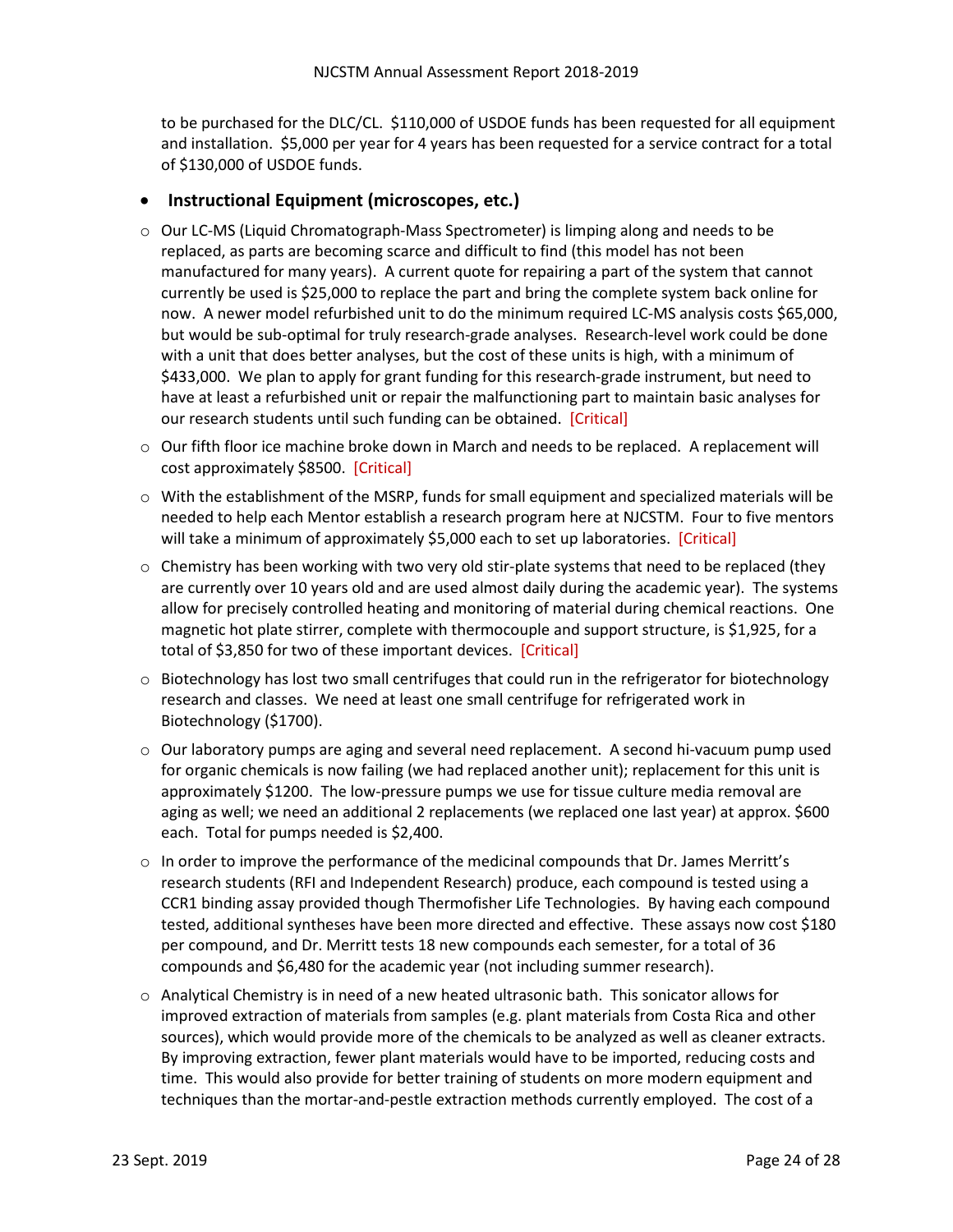new Heated Ultrasonic Bath is approximately \$1,370.

#### <span id="page-26-0"></span>• **Professional Services (Practice exams for licensure preparation, etc.)**

- o Consider patent search system (Thomson Innovation; PatBase, etc.) for patent analysis (prior art and freedom to operate).
- o Our new Pollen Counting Station requires a trained operator to properly train students to count and identify pollen grains. Proper training will allow for better identification and use of data in research. Training sessions are available during the winter or spring. Registration fees for a researcher for a week-long intensive training will be approximately \$760. Flight costs will vary based on location of training, estimated at \$450. Costs for housing and meals during the week would be approx. \$775, for a total of approximately \$1,985. Part of this could be travel money, but the additional fee for training is significant. (See Section 2, pg. 21).

### <span id="page-26-1"></span>• **Library Resources (Databases, etc.)**

- $\circ$  We have had very positive response to our use of a university-wide site license for ChemOffice, which includes access to ChemDraw and to electronic lab notebook software (Signals). This has become an important educational tool for all chemistry courses in NJCSTM and CNAHS, and Signals is being piloted and used in a number of lab courses and research streams broadly across scientific disciplines, and the license should be continued for classes and research universitywide. A yearly site license costs \$7,530. [Critical]
- o EndNote (bibliographic database system) site license subscription is needed (\$5,500/year).
- $\circ$  NJCSTM is a leader on campus in utilizing Open Educational Resources (OER) throughout its curriculum. A significant number of courses taught within the center exclusively employ OER materials. Greater access to scientific journals under OER agreements with publishers through the NTLC is needed and would greatly enhance teaching of current topics and lower costs.

## <span id="page-26-2"></span>• **Facilities (Classrooms, labs, etc.)**

 $\circ$  The lab in STEM 3-22 needs to be refurbished with proper lab benches with cabinets and counter space to increase working area and to improve safe use of the space by the numerous research students accommodated there. Cost TBD by Tracie Feldman, estimated at \$15,000-18,000. (See Section 2, pg. 17-19). [Critical]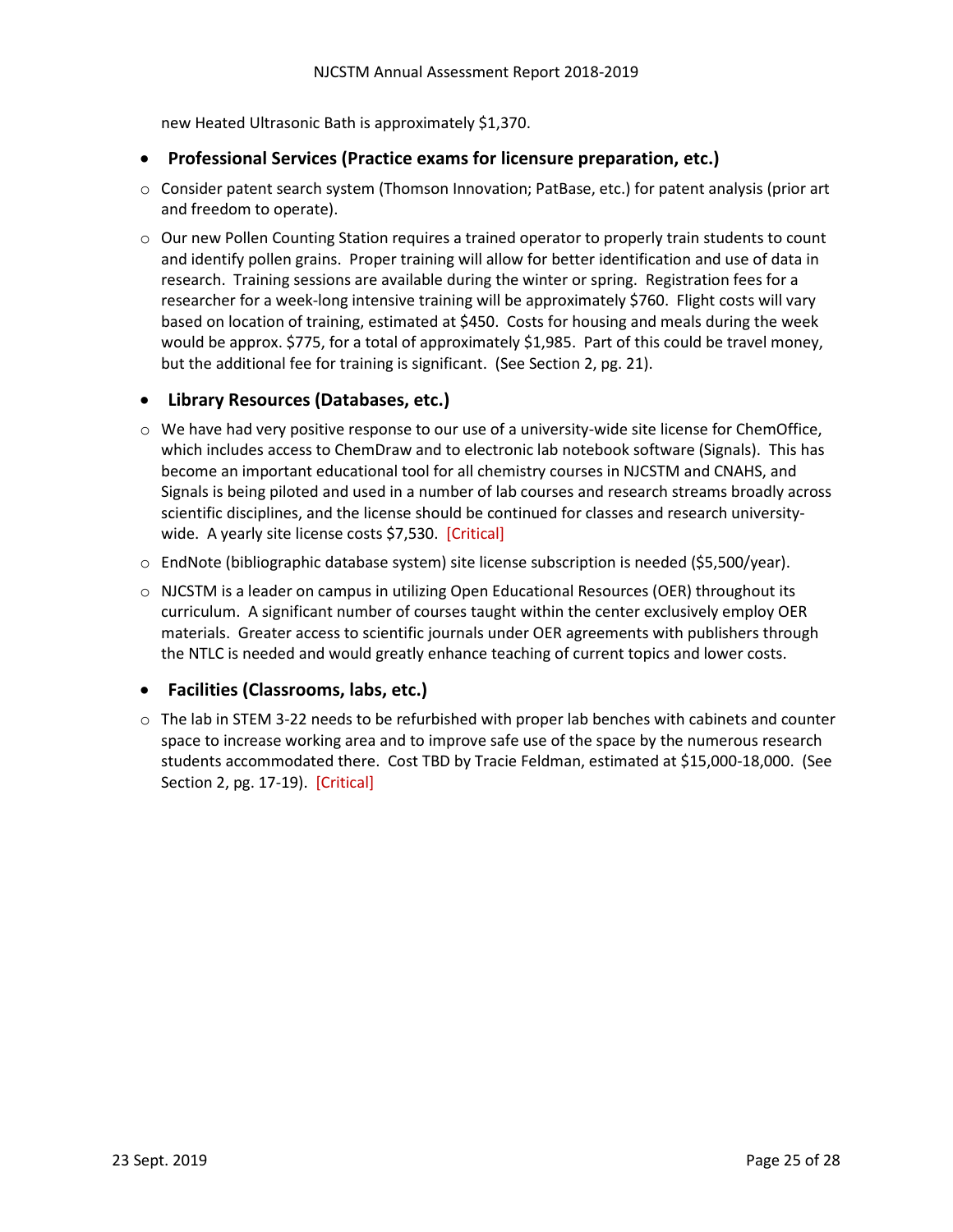<span id="page-27-0"></span>

| College<br>(Program)                     | <b>Description of Resource Request</b>                                                                                                                                    | Page #<br>Reference<br>(For<br>Rationale) | Quantity<br>Requested<br>(Where<br>relevant) | <b>Unit Cost</b><br>(Where<br>relevant) | <b>Total Cost</b><br>(To nearest<br>dollar) | Strategic<br>Plan Goal<br>$(2013 - 2020)$ |
|------------------------------------------|---------------------------------------------------------------------------------------------------------------------------------------------------------------------------|-------------------------------------------|----------------------------------------------|-----------------------------------------|---------------------------------------------|-------------------------------------------|
| Example:<br>COE (B.S. Athl.<br>Training) | Example:<br><b>BOC Practice Exams for CAATE Licensure Exam</b><br>Preparation (25 students, 4 exams each)                                                                 | Example:<br>pg. 2                         | Example:<br>100                              | Example:<br>25.50                       | Example:<br>2,550                           | Example:<br>1.1.4.2                       |
| <b>NJCSTM</b>                            | Overall: Funding for 2 NJCSTM and 1 Genetic Counseling<br><b>Graduate Program Advisory Board meetings</b>                                                                 | Pg. 14, 19                                | 3                                            | \$625                                   | \$1,875                                     | 1, 5, 7                                   |
| <b>NJCSTM</b>                            | Recruitment: STEM Branding and marketing collateral,<br>advertising                                                                                                       | Pg. 18                                    |                                              |                                         | \$10,000                                    | 1, 2                                      |
| <b>NJCSTM</b>                            | Recruitment: SAT/GRE prospective student lists for<br>recruitment efforts                                                                                                 | Pg. 18                                    |                                              |                                         | \$5,000                                     | $\overline{2}$                            |
| <b>NJCSTM</b>                            | Recruitment: Market research on Science Education<br>scholarship programs as well as a Master's program in<br><b>STEM Education (academic specialist)</b>                 | Pg. 16, 18                                |                                              |                                         | \$7,500                                     | 1, 2                                      |
| <b>NJCSTM</b>                            | Retention: California Critical Thinking Skills Test                                                                                                                       | Pg. 18                                    | $\sim$                                       |                                         | \$200                                       | 1, 2                                      |
| <b>NJCSTM</b>                            | Faculty: Lecturer in Mathematics [critical]                                                                                                                               | Pg. 17, 22                                | 1 position                                   |                                         |                                             | 1, 2, 3                                   |
| <b>NJCSTM</b>                            | Facility: Refurbish STEM 3-22 to improve work space in<br>research lab for use by research students and faculty,<br>including new faculty, in RFI and MSRP [critical]     | Pg. 15, 17,<br>19, 25                     |                                              | \$15,000                                | \$15,000                                    | 1, 2, 3, 8                                |
| <b>NJCSTM</b>                            | Research: Additional lab consumables budget to<br>support active and new RFI streams and increasing<br>numbers of independent research students and mentors<br>[critical] | Pg. 17-18                                 |                                              | \$8,000                                 | \$8,000                                     | 1, 2, 3, 9                                |
| <b>NJCSTM</b>                            | Research: Small equipment for establishing new<br>research streams and MSRP mentors (pipetors, mixers,<br>baths, etc.) [critical]                                         | Pg. 23-24                                 | $4 - 5$                                      | \$5,000                                 | \$20,000-<br>\$25,000                       | 1, 2, 3, 5,<br>9                          |
| <b>NJCSTM</b>                            | Research: Academic specialist to support research labs<br>and RFI research streams [critical]                                                                             | Pg. 17-18                                 | $\overline{2}$                               | \$3,500                                 | \$7,000                                     | 1, 2, 3, 9                                |
| <b>NJCSTM</b>                            | Research: Assays to test medicinal compounds                                                                                                                              | Pg. 24                                    | $18 \times 2 = 36$                           | \$180                                   | \$6,480                                     | 1, 3, 9                                   |

# Section 4: Budget Request Line Items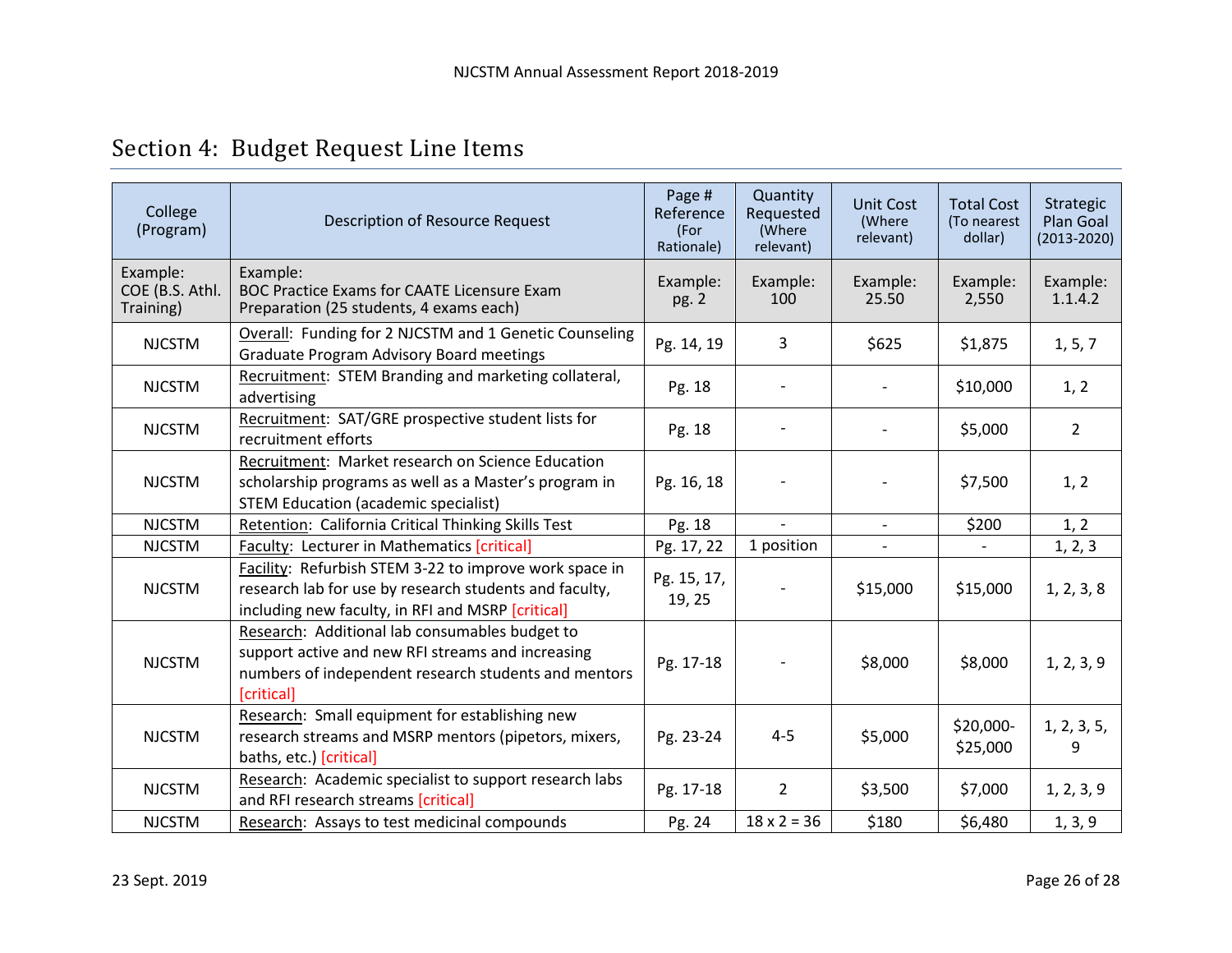| College<br>(Program)                        | <b>Description of Resource Request</b>                                                                                                                               | Page #<br>Reference<br>(For<br>Rationale) | Quantity<br>Requested<br>(Where<br>relevant) | <b>Unit Cost</b><br>(Where<br>relevant) | <b>Total Cost</b><br>(To nearest<br>dollar) | Strategic<br>Plan Goal<br>$(2013 - 2020)$ |
|---------------------------------------------|----------------------------------------------------------------------------------------------------------------------------------------------------------------------|-------------------------------------------|----------------------------------------------|-----------------------------------------|---------------------------------------------|-------------------------------------------|
| <b>NJSCTM</b>                               | Research: Formal training and certification for Pollen<br><b>Station counter</b>                                                                                     | Pg. 20, 24                                |                                              |                                         | \$1,985                                     | 1, 2, 9                                   |
| <b>NJCSTM</b>                               | Equipment: Replacement for ice machine that broke<br>down in March 2019 [critical]                                                                                   | Pg. 24                                    | $\mathbf{1}$                                 | \$8,500                                 | \$8,500                                     | 1, 2, 3, 9                                |
| <b>NJCSTM</b>                               | Equipment: Replacement LC-MS for old unit. \$25,000<br>immediate repair, \$65,000 for refurbished with 18<br>month service contract, or \$433,000 for new [critical] | Pg. 23                                    | $\mathbf{1}$                                 | \$25,000,<br>\$65,000 -<br>\$433,000    | \$25,000,<br>\$65,000 -<br>\$433,000        | 1, 9                                      |
| <b>NJCSTM</b>                               | Equipment: New stir-plate system for chemistry lab<br>[critical]                                                                                                     | Pg. 24                                    | $\overline{2}$                               | \$1,925                                 | \$3,850                                     |                                           |
| <b>NJCSTM</b>                               | Equipment: Small centrifuge for refrigerated work in<br>Biotechnology                                                                                                | Pg. 24                                    | $\mathbf{1}$                                 | \$1,700                                 | \$1,700                                     |                                           |
| <b>NJCSTM</b>                               | Equipment: Replacement pumps. One for organic<br>chemistry and two for biotechnology                                                                                 | Pg. 24                                    | 3                                            | Org=\$1,200<br>Biotech=\$600            | \$2,400                                     | 1, 2, 3, 9                                |
| <b>NJCSTM</b>                               | Equipment: Ultrasonic bath for analytical chemistry                                                                                                                  | Pg. 24                                    | $\mathbf{1}$                                 |                                         | \$1,370                                     |                                           |
| <b>NJCSTM</b>                               | Technology: Synchronous-distance learning classroom                                                                                                                  | Pg. 23                                    |                                              | Grant submitted to USDOE                |                                             | 1, 2, 3, 6,<br>9                          |
| Library                                     | IT/DB/Software: ChemDraw and electronic notebook<br>software site license [critical]                                                                                 | Pg. 18                                    | Site license                                 | \$7,530                                 | \$7,530                                     |                                           |
| <b>NJCSTM</b>                               | IT/DB/Software: New computers for faculty & staff<br>members                                                                                                         | Pg. 22                                    | 4                                            | \$1,400                                 | \$5,600                                     |                                           |
| <b>NJCSTM</b>                               | IT/DB/Software: MatLab software for<br>math/computational science labs                                                                                               | Pg. 23                                    | 10 licenses                                  | \$143                                   | \$1,430                                     | 9                                         |
| <b>NJCSTM</b>                               | IT/DB/Software: SnapGene site licenses                                                                                                                               | Pg. 23                                    | $3-6$                                        | \$695-995                               | \$995                                       |                                           |
| Library                                     | IT/DB/Software: Patent searching service (Thomson<br>Reuters)                                                                                                        | Pg. 24                                    |                                              |                                         | TBD                                         |                                           |
| Library                                     | IT/DB/Software: EndNote site license subscription                                                                                                                    | Pg. 25                                    | $\overline{\phantom{a}}$                     |                                         | \$5,400                                     |                                           |
| <b>NJCSTM</b><br>(MS Genetic<br>Counseling) | Faculty [Required for new program]:<br><b>Assistant Program Director [critical]</b>                                                                                  | Pg. 16                                    | 1 full-time<br>position                      |                                         |                                             | 1, 2, 3, 5                                |